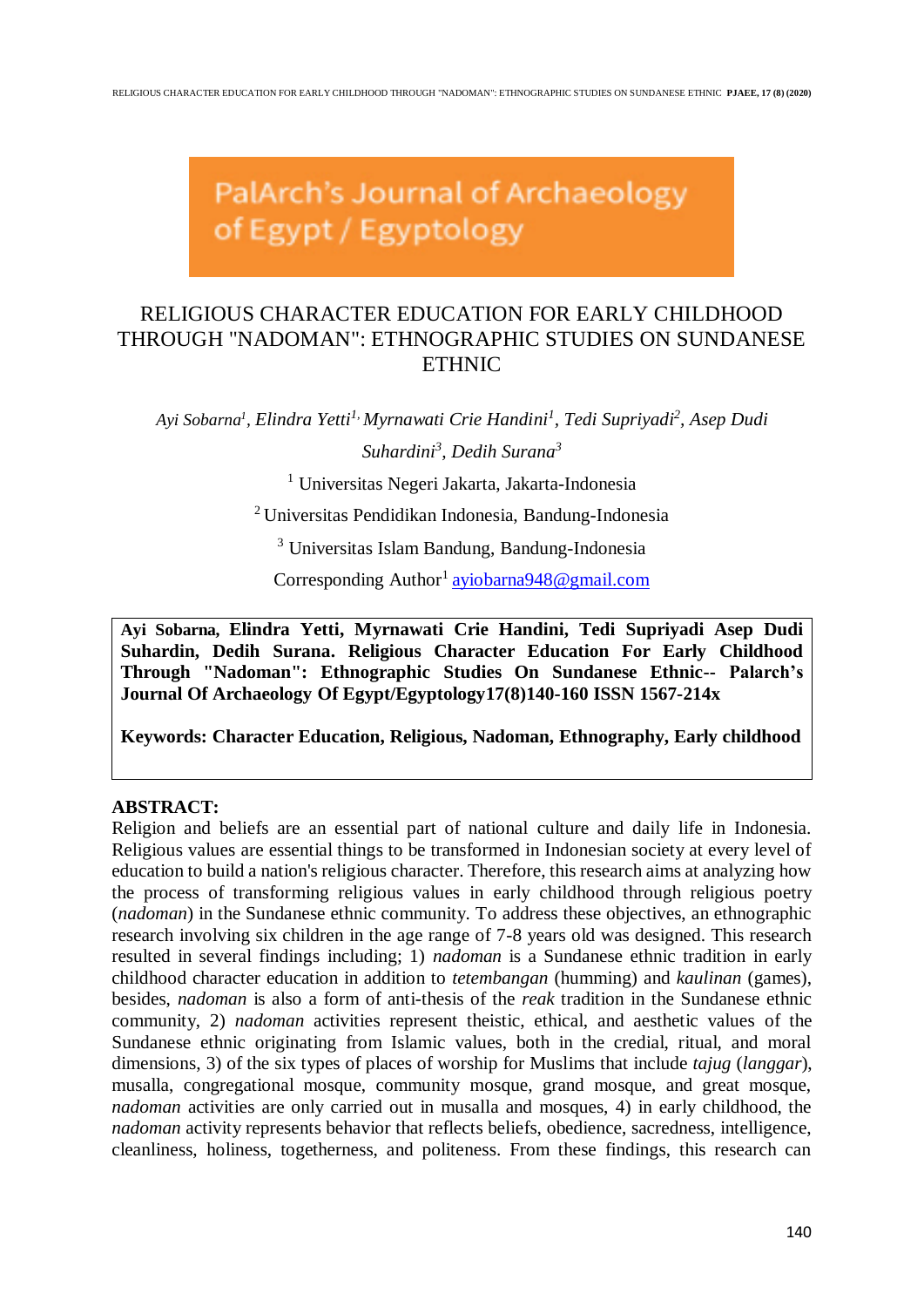conclude that *nadoman* activities for early childhood in Sundanese ethnic can form religious characters.

#### **INTRODUCTION**

The issue of character education has long been a discourse in the world of education. The urgency of character education continues to be echoed when the current wave of globalization has encouraged more free cultural contact. The current globalization and interaction between countries, cultures, languages, ethnicities, and religions today cannot be avoided. This cultural contact raises various threats in addition to the positive side it causes. These become threats to the Indonesian nation because it makes religion and belief an essential part of national culture and daily life in Indonesia, which is moral degradation in the form of loss of courtesy and rampant expressions of hatred (Malmasi & Zampieri, 2018). Along with that, isolation, anxiety, and feelings of losing the meaning of life are also threats (Strunz & Bartkowski, 2018; Mirza, 2018; and Javornicky, 2019). These threats require anticipation through character education based on feelings, not logic, namely religiosity (Samarina, 2019) where religiosity is a reference to personal values (Lee & Kawachi, 2019), which has an impact on other fields (Cohen-Zada & Elder, 2018 and Moustafa, 2018).

Given the huge impact and threat posed by globalization, early childhood needs to be stimulated by religious character education with various dimensions. One source of stimulation that many character education experts recommend is local wisdom (Chairiyah, 2017; Saddhono & Pramestuti, 2018; and Suastra, Jatmiko, Ristiati, & Yasmini, 2017). Local wisdom is a crystallization of wisdom containing knowledge and views that grow and are rooted in a community. Local wisdom represents the theological, cosmological, and sociological visions of the community concerned (Priyatna, 2017 and Afiqoh, Atmaja, & Saraswati, 2018).

Every ethnicity has local wisdom, as well as Sundanese ethnicity. This ethnic group has several legacies in the form of local wisdom to educate early childhood character. Some of the local wisdom is in the form of simple phrases and songs called *tetembangan*. This ethnic group has several phrases and *tetembangan* with various functions. The phrase "*hao hakeng*" serves to make babies happy by inviting them to communicate. The phrase "*mepende*" serves to instill ideals to the children so that they can become educated human beings after they grow up. "*Ucang-ucang angge*" phrase serves to strengthen the muscles of the child. "*Jampe-jampe harupat*" phrase serves to reduce pain after a child fall. "*Paciwit-ciwit lutung*" phrase serves to build children's closeness to peers. The Sundanese ethnic group performs these practices in a playful atmosphere (Yuliansyah, 2017).

In addition to having local wisdom for character education with playful nuances, Sundanese ethnicity also has local wisdom that has spiritual nuances (Rohmana, 2019). It is in the form of *nadoman* which functions to build religious values (Hazbini, 2019). *Nadoman* is a poem containing teachings about credial, ritual, and moral values as a legacy of Islamic values in the Sundanese society (Gunawan, 2019; Hazbini, 2019; Hendayani, 2011; Kusuma, 2014; Mutakin,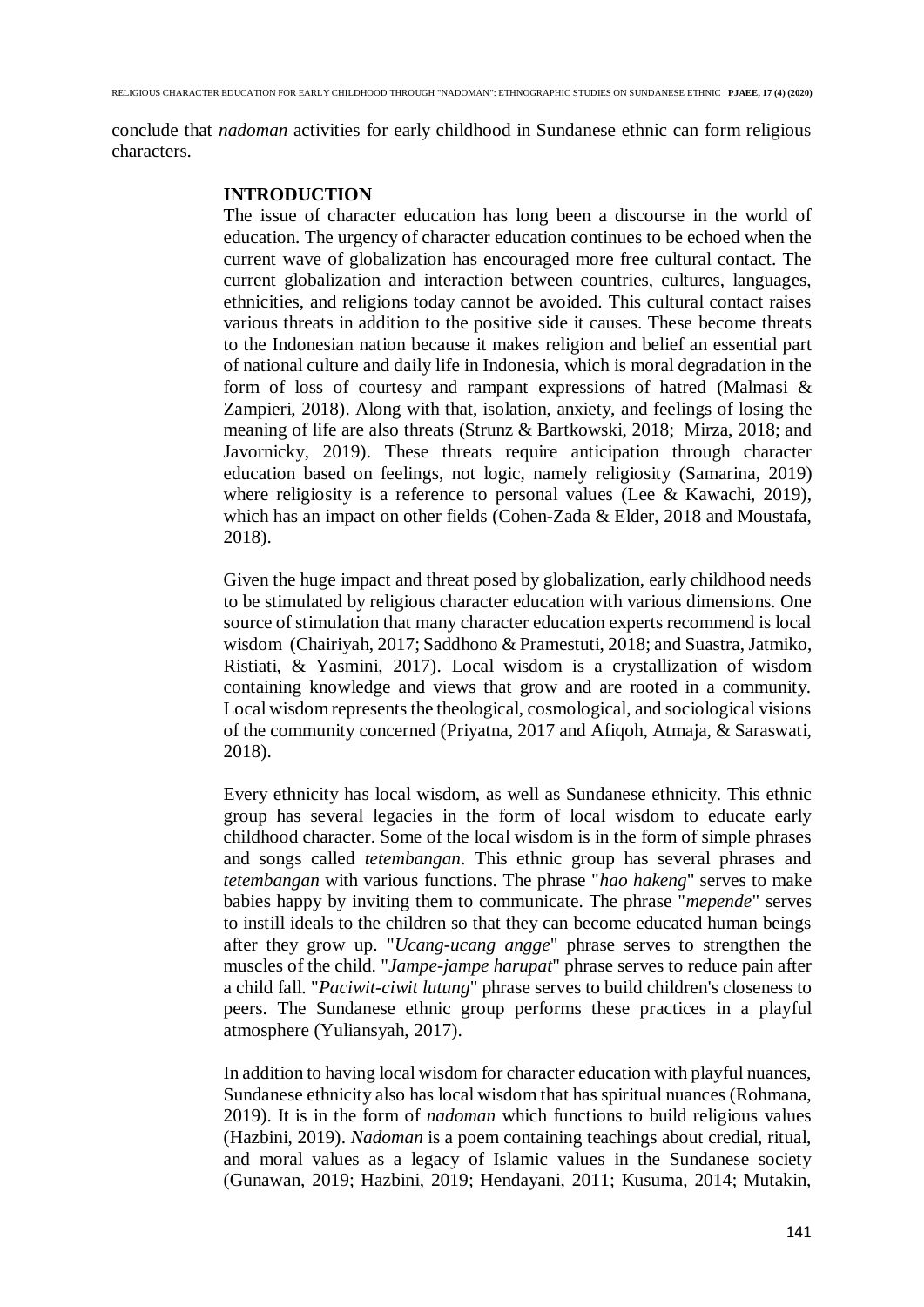2013; Sumiyadi et al., 2020). *Nadoman* was read by early childhood children, especially those aged 7-8 years. Some *nadoman* texts are read only before maghrib and the rest are read on the commemoration of Islamic holidays.

Several research results related to the development of religious character have been carried out in various countries. Research in America shows that at an early age, children receive religious character education in the family. However, after they enter higher education, they get exposure to secularism (Henderson, 2016; Deangelis, Acevedo, & Xu, 2016; and Yust, 2017). Meanwhile, in China, from an early age to higher education, children are exposed to anti-religious ideology. Atheism permeates the curriculum. However, the more educated the Chinese are, the more they realize the importance of religion in life (Wang & Uecker, 2017; Zhao, 2017; and Li, Lu, & Yang, 2018). The research in Indonesia related to *nadoman* was carried out by Hazbini (2019). In his research, he revealed that *nadoman* can be an intensive medium for delivering information and teaching to the community, especially in terms of personality development. However, the results of the research are still general and character development through *nadoman* in early childhood has not been touched.

Subaweh (2019) examines the values of character education contained in the *nadoman* texts used in the Aurodan Yahadian oral tradition of the AsySyahadatain Tarekat in Cirebon. The Aurodan Yahadian oral tradition of the AsySyahadatain Tarekat in Cirebon and the accompanying Cirebonlanguage *nadoman* poetry are part of the oral tradition in the form of religious rituals. The research results reveal that the Aurodan Yahadian tradition and Cirebon *nadoman* poetry reflect Cirebon's Islamic culture, which is religious, beautiful, tolerant, and prioritizes social values. However, his research focuses on Cirebon ethnicity in West Java so that the *nadoman* that was studied is in the Cirebon language, while the study of *nadoman* in Sundanese ethnic in West Java has not been conducted.

In contrast to previous researchers, this research is motivated by the existence of a medium for the inheritance of educational values for the next generation which is inherited by the Sundanese ethnic community in the form of *nadoman*, which is an oral tradition that is rich in religious values passed down from generation to generation in a simple way through the oral or verbal media. Therefore, this research emphasizes on analyzing how the process of transforming religious values through *nadoman* in early childhood in the Sundanese ethnic community.

## **LITERATURE REVIEW AND HYPOTHESIS**

At the conceptual level, *nadoman* is a poetry that is arranged systematically and in a pattern (Arifin, 2019). The *nadoman* term is familiarized to Islamic boarding schools and is used in the world of formal education (schools/madrasahs), *surau*, and *majlis taklim* (Arifin, 2019; Hendayani, 2011; Rohmana, 2014). In the boarding school environment, *nadoman* is used as a learning medium in learning Arabic grammar, the attributes of God, rituals of worship, and moral teachings (Arifin, 2019). In addition, *nadoman* is used to worship Allah and His Messenger.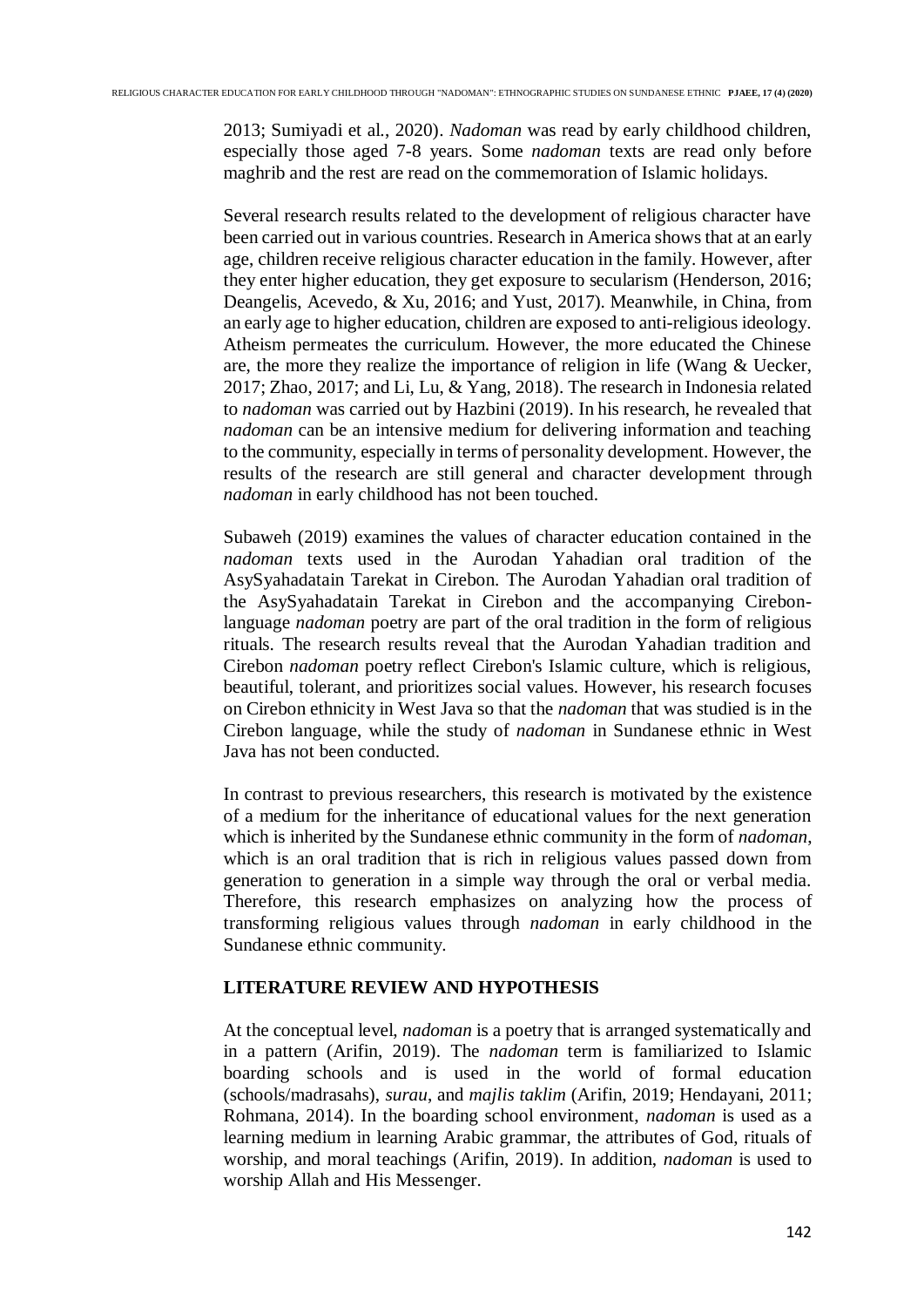*Nadoman* is part of an oral tradition in the form of religious rituals. Valuable oral traditions are passed down from generation to generation in simple ways through verbal or oral media (Ruhaliah, 2019). One of the values that can be utilized from oral traditions in the life of the next generation is the values of character education (Subaweh, 2019). Therefore, *nadoman* is used as a medium of expression and a medium for education by several agents (Arifin, 2019). As a tradition, *nadoman* has become one of the activities of inheriting local cultural values as well as the treasures of Sundanese people which is originated from Islamic values (Hazbini, 2019; M Shariff et al., 2020; Munir et al., 2019).

The inheritance of local cultural values through *nadoman* is important as a character education for the nation, especially for early childhood children, given that the rapid flow of globalization is feared to have an impact on the erosion of local and national cultural values. Spradley (2016) states that in the development of an increasingly advanced world civilization, a person can experience a 'culturally overwhelming' event, namely the emergence of the influence of two or more cultures at once, or together. The younger generation who have not known their own culture and are dealing with the influence of various foreign cultures as a result of the sophistication of information technology will experience confusion because they are not able to distinguish between cultures that are good and suitable for themselves and cultures that are not good and suitable. As a result, a person will experience cultural alienation. This happens because in addition to not knowing the original culture of their ancestors, they have not been able to "select and sort" which culture is good according to the character of the nation.

Even though Indonesia is not a religious country, when viewed from the first precept, which reads 'Belief in the one and only God', it indicates that Indonesia is a country with a religious ideology orientation (Latif, 2018; Lubis, 2019; Muhammad et al., 2019; Noreen et al., 2019). This also emphasizes that religious values are the basis for thinking and the basis of national and state life. An example of this is the existence of the Regulation of the Minister of Education and Culture of the Republic of Indonesia Number 137 of 2014, which lists aspects of the development of moral-religious values as the first of the six aspects of early childhood development. The other aspects are physical-motor, cognitive, language, social-emotional, and art (Minister of Education and Culture of the Republic of Indonesia, 2014). The placement of this aspect of the development of moral and religious values shows that the development of moral and religious values is very important for this nation, without reducing the importance of other aspects of development in order to realize a religious golden generation of 2045 through character education (Malihah, 2015; Rokhman et al., 2014; Noorollahi et al., 2019).

A religious term is identical to religion. Albright & Ashbrook (2001) state that humans can be referred to as religious beings (Homo Religious) because religion has existed throughout its existence as homo sapiens. The word religion, which comes from the Latin word *religio*, has the root word of *religare*, which means binding because religion contains rules and obligations that must be carried out where all of them function to bind a person or group of people in relation to God, fellow humans, and the surrounding environment (Jalaluddin,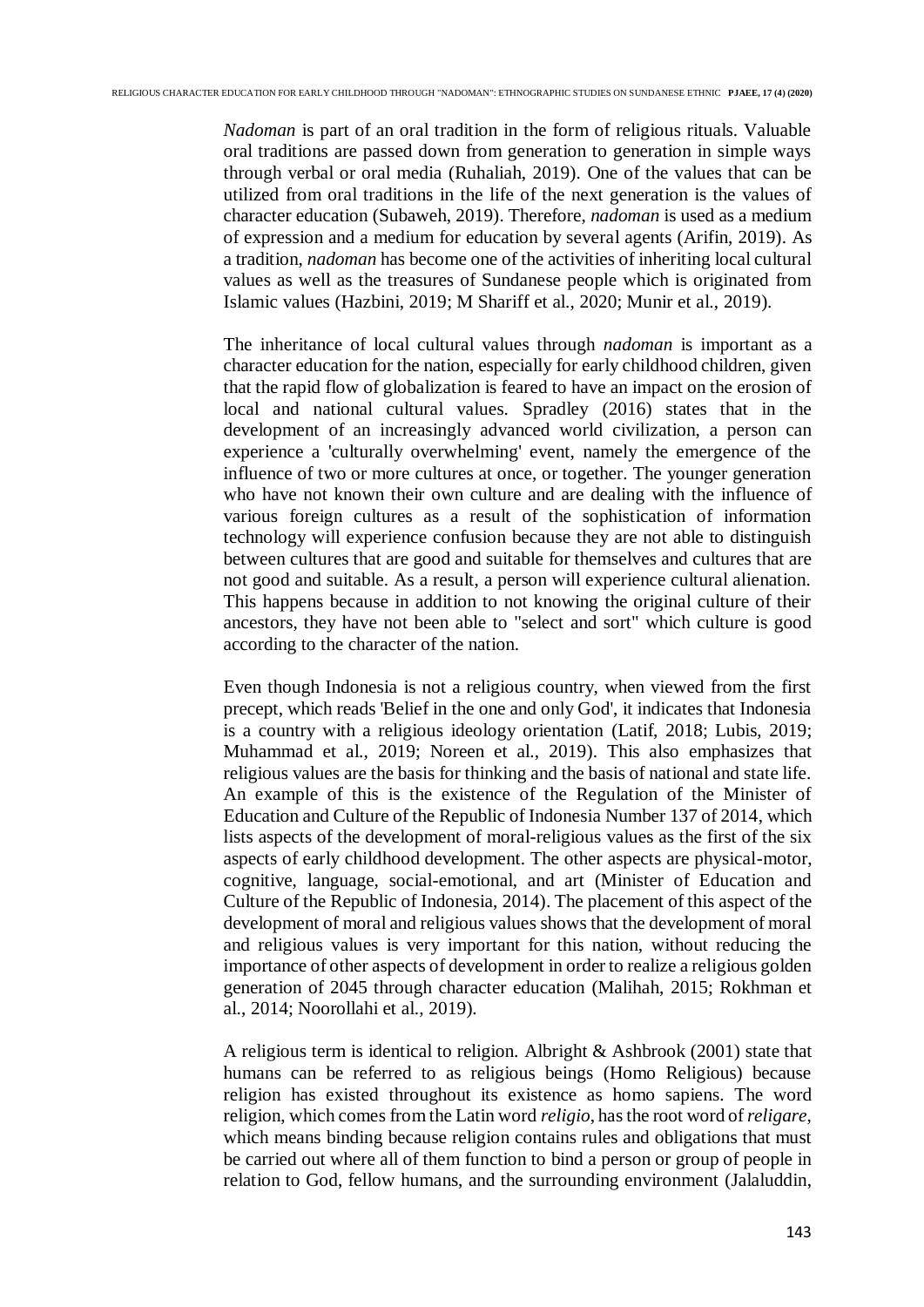2002; Normalini et al., 2019; Ramakrishnan et al., 2020). Religion is described as an attitude and behavior that is obedient in carrying out the teachings of the religion it adheres to, is tolerant of the worship of other religions, and is in harmony with followers of other religions (The Ministry of National Education, 2010). In the concept of strengthening character education, religious is described as an attitude that reflects belief in one and only God which is shown in the behavior of faith and piety, cleanliness, tolerance, and love for the environment (The Ministry of Education and Culture, 2017).

Related to the religious meaning above, Pargament (1999) suggests the same element between religiosity and spirituality. The common point between religiosity and spirituality is the search for the holiness. In other words, the function of human existence in life in the world with all forms of behavior is an effort to find (seek) God. This shows that spirituality cannot be separated from religion (Fridayanti, 2015; Pargament, 1999; 2002; Shabbir et al., 2019). Therefore, the development of religious character goes hand in hand with the development of spirituality. The spiritual development of children is touched, influenced, and shaped not only by themselves but also by the people they interact with and by the world around them (Stockinger, 2019; Ubani & Murtonen, 2018).

# **RESEARCH METHODOLOGY**

# *Research Design*

To support the results of this research, an ethnographic design was chosen as the design in this research. This is due to the involvement of researchers and subjects in understanding a particular culture or environment (Hammersley, 2018; MacLeod et al., 2019) in this case the Sundanese ethnic community. In addition, ethnographic design is also a design that is widely used by researchers in studying the field of education (Creswell, 2012; Frank & Uy, 2004; Hammersley, 2018; Pole & Morrison, 2003; Zaharlick, 1992). This is relevant to the problems in this research which examines religious character education in early childhood in Sundanese ethnic communities.

# *Subject and Research Site*

This research involved six early childhood subjects who did *nadoman* activities. The subjects consist of three girls and three boys aged 7-8 years old. This research was conducted for eight months in one area in Cileunyi district, Bandung Regency, West Java Province, Indonesia.

# *Research Procedure*

The ethnographic research procedure in this research refers to the steps proposed by Spradley (McCurdy et al., 2004; Spradley, 1999, 2016; Spradley & Phillips, 1972). The procedure starts from selecting ethnographic projects, selecting informants, formulating questions, finding cultural themes, and making ethnographic reports.

The selection of ethnographic projects in this research is focused on religious character education projects in Sundanese ethnic communities. Furthermore, the informant's determination in this research was a teacher who was directly involved in the character education process through *nadoman* in early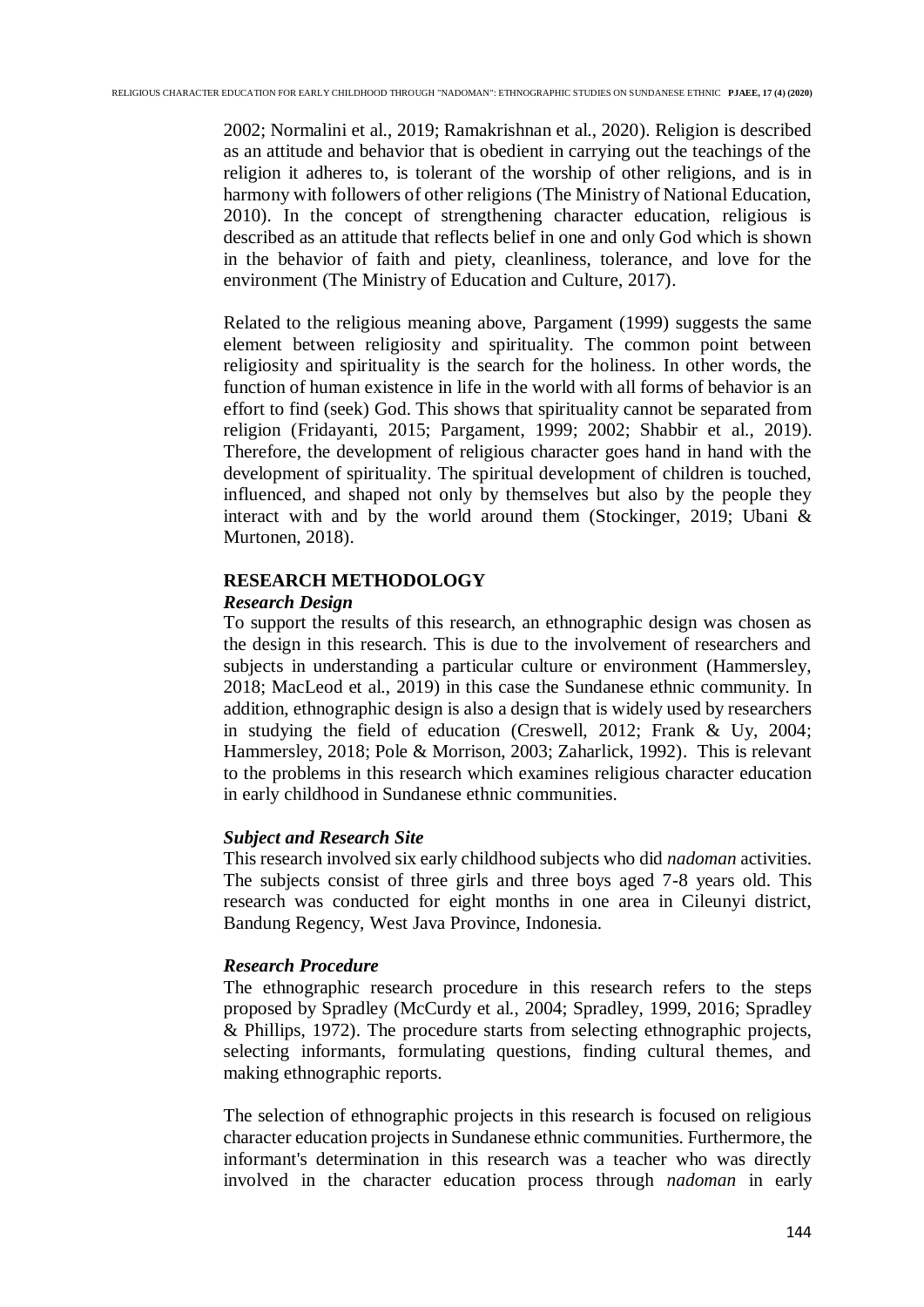childhood. Apart from being directly involved, the teacher is a person who understands Sundanese culture well because ethnically, the teacher is a Sundanese. The next stage is compiling a list of questions for the interview. The answers to these questions are an attempt to answer the core questions of this research, namely how the process of transforming religious character education through *nadoman* in early childhood. The results of the interview analysis found several cultural themes related to *nadoman* in the Sundanese ethnic community.

### *Data Collection and Analysis Techniques*

In this research, data collection was carried out using observation, interviews, and documentation study. The data analysis techniques were done in several stages, namely the domain analysis, taxonomy, components, and theme analysis.

# **RESULT & DISCUSSION**

# **1.** *Nadoman* **as an Antithesis of** *Reak* **Culture**

*Nadoman*, for the people of Cileunyi, is a medium of cultural communication and education for the community, especially for the early childhood. *Nadoman* activity is basically the antithesis of the previously developed culture, namely the *reak* culture. *Reak* is one of the typical arts of West Java, especially around Ujung Berung, Bandung, which is held at a circumcision event or certain days commemoration such as welcoming the fasting month, welcoming Eid, welcoming the new year, and so on (Ramdan, 2017).

The *reak* art was born from the idea of Prabu Siliwangi's son, Prabu Kian Santang around the 12th century, which had an intention to spread Islam religion in Java, especially West Java (Kent, 2019; Rizky, 2020; Rohendi, 2016). In Islam, there is an obligation for every boy who will reach puberty to be circumcised. However, when the boys are about to be circumcised, they often feel afraid. Because of that, the figures or elders in Sumedang began to think together with Prabu Kian Santang about what to do so that the children who were going to be circumcised will not be afraid. Then, a type of art was created to entertain and enliven the circumcision event, which is now called *reak* art (Ramdan, 2017; Rohendi, 2016).

However, along with technological advances and globalization that led to many foreign cultures entering Indonesia, this *reak* art journey was not smooth and began to be abandoned. Nowadays, people that hear the procession of *reak* art on the street will enter their homes and lock themselves in their own homes. This is much different from before when most people would join in to celebrate it. Negative perceptions arise due to some irresponsible individuals' actions, one of which is the drunkenness phenomenon that occurs in almost every *reak* art performance (interview with informants). This has taken *reak* away from the original purpose of its originators so that the moral messages of this art have begun to be forgotten by most people.

Seeing this fact, religious leaders who act as educational agents for the community in that environment were trying to build *nadoman* activities as a medium of education for the community, especially for children in building a culture of religious society as a reflection of the character of a nation. This is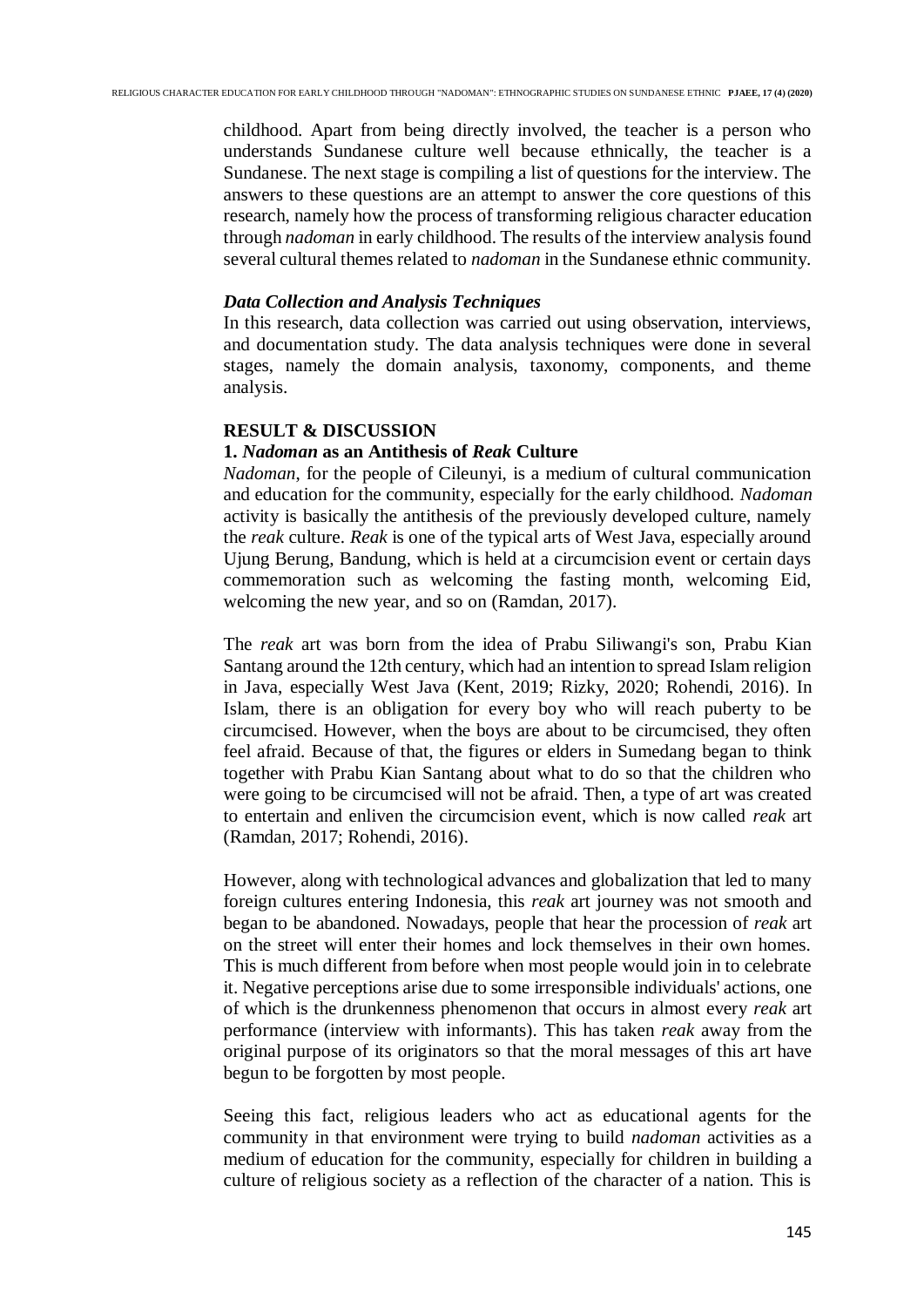done because education is a process of exchanging culture, as well as a reflection of the cultural values of a place (Ramdan, 2017).

### **2.** *Nadoman* **and Inherited Values**

Based on field observations, there are three types of *nadoman* which are used as material for early childhood including: 1) *nadoman* with credial dimension, 2) *nadoman* with ritual dimension, and 3) *nadoman* with moral dimension. *Nadoman* is sung in the modes of Sundanese art, either *pelog* mode, *salendro* mode, or *madenda* mode. The mode term is a frame of reference as well as a frame for interpreting the tone system that is inherent or relevant to the song, *gending*, or the song accompaniment (Sasaki, 2007; Spiller, 1999).

# **2.1** *Nadoman* **with Credial Dimension**

One type of *nadoman* with a credial dimension is *nadoman aqaidul iman*, which contains the doctrine of divinity in Islamic teachings. The divine doctrine refers to one of the theological schools adhered to by the majority of the Muslim community in Indonesia. In the Islamic concept, the theological school of thought is the Sunni or Ahlus Sunnah Wal Jama'ah in the Asy'ariyah version. One of the sounds of the verse in *nadoman aqaidul iman* is as follows:

> *"Wujud qidam baqa mukhalafatu lil hawaditsi Qiyamuhu bi nafsihi wahdaniyyat qudrat iradat 'ilmu hayat sama bashar kalam qadiran muridan 'aliman hayyan sami'an bashiran mutakalliman"*

(God exists, he is the first and former, eternal, and distinct from creatures He is independent, single, powerful, and willed He is knowledgeable, lives, hears, sees, and speaks He has knowledge, hearing, sight, and the word)

The fragment of the verse from *nadoman aqaidul iman* seeks to introduce God's attributes. Through this *nadoman*, theistic values in Islamic teachings are transformed in early childhood to know and understand God.

#### **2.2** *Nadoman* **with Ritual Dimension**

*Nadoman* that has a ritual dimension, is a *nadoman* that contains instructions on how to perform ritual worship. There are several types of *nadoman* with ritual dimensions, including; *Nadoman Prak-prakan Ibadah*, *Nadoman Eling-eling Umat*, *Nadoman Istisqo*, and *Nadoman Tajwid*.

#### **2.2.1** *Nadoman Prak-prakan Ibadah*

*Nadoman Prak-prakan Ibadah* is a *nadoman* containing instructions on how to perform ablution as a condition for performing prayers. Ablution in Islamic teachings teaches the values of purity and cleanliness before facing God (Uddin et al., n.d.; Zakaria et al., 2019). The fragment of the *nadoman* verse is as follows:

> "*Fardhu wudlu aya genep sadayana Hiji niat kadua ngumbah beungeutna Tilu ngumbah leungeun dua jeung sikuna Opat ngusap bagian tina sirahna Lima ngumbah suku dua nepi kana*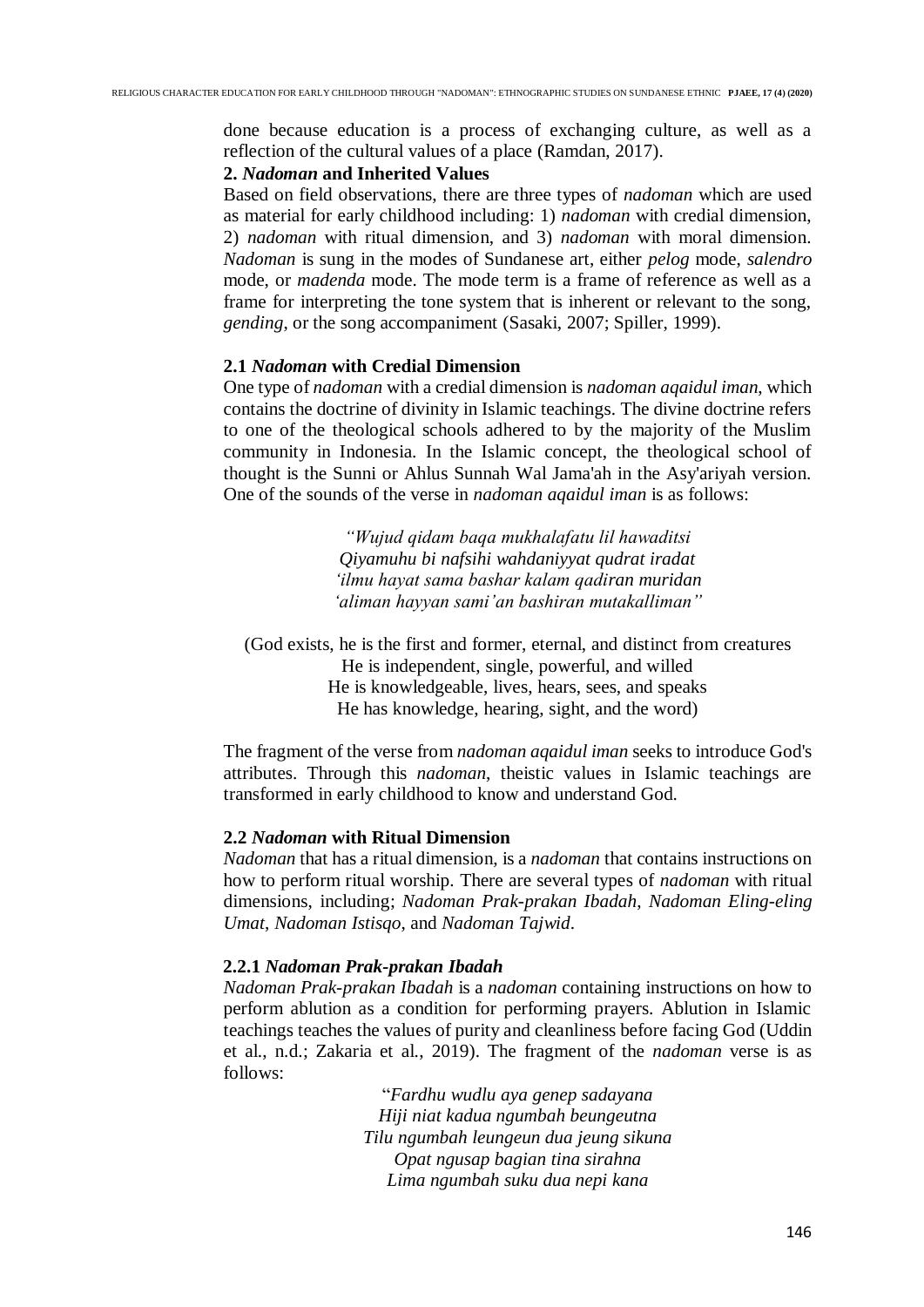*Mumuncangan tartib rukun kagenepna"*

(There are six pillars of ablution The first is the intention, the second is washing face, The third is washing hands and elbows, The fourth is rubbing part of the head, The fifth is washing both feet and ankles, and The sixth is doing those in an orderly manner)

## **2.2.2** *Nadoman Eling-eling Umat*

Related to the prayers that must be performed by every Muslim, there is a *nadoman* called *Nadoman Eling-eling Umat*, which contains an invitation to pray in congregation at the mosque. This is important because in Islamic teachings, prayers performed in congregation are more important than those performed individually because congregational prayer is not only worshipping in a ritual dimension but also worshipping in a social dimension (Asber, 2019; Ismatullah, 2019). The *nadoman* is usually read after the call to prayer and before *Iqamat*. The *nadoman* reads as follows:

> *"Eling-eling umat Muslimin Muslimat Hayu urang berjama'ah shalat Maghrib Estu kawajiban urang keur di dunya Pibekeleun balik jaga di akherat"*

(Be aware, be aware Muslim brothers and sisters Let us do a Maghrib prayer in congregation That is our duty in the world As a provision to return to the hereafter)

### **2.2.3** *Nadoman Istisqo*

*Nadoman Istisqo* is a *nadoman* which contains a request to God to ask for rain. In Islamic teachings, there are rituals that must be performed to ask for rain, namely by performing the *Istisqo* prayer which is a form of repentance to God (Afifah, 2018; Supriatin, 2016). The fragments of *Nadoman Istisqo* verse are as follows:

> *"Istaghfiru rabbakum Innahu kana ghaffara Yursilissama a 'alaikum midrara" Hayu batur urang tobat Nya tobat meungpeung di dunya Di akherat moal tobat Nalangsa meunang siksaan"*

(Repent to your god As He is a great recipient of repentance If you repent, He will send a cloud That will fall as heavy rain)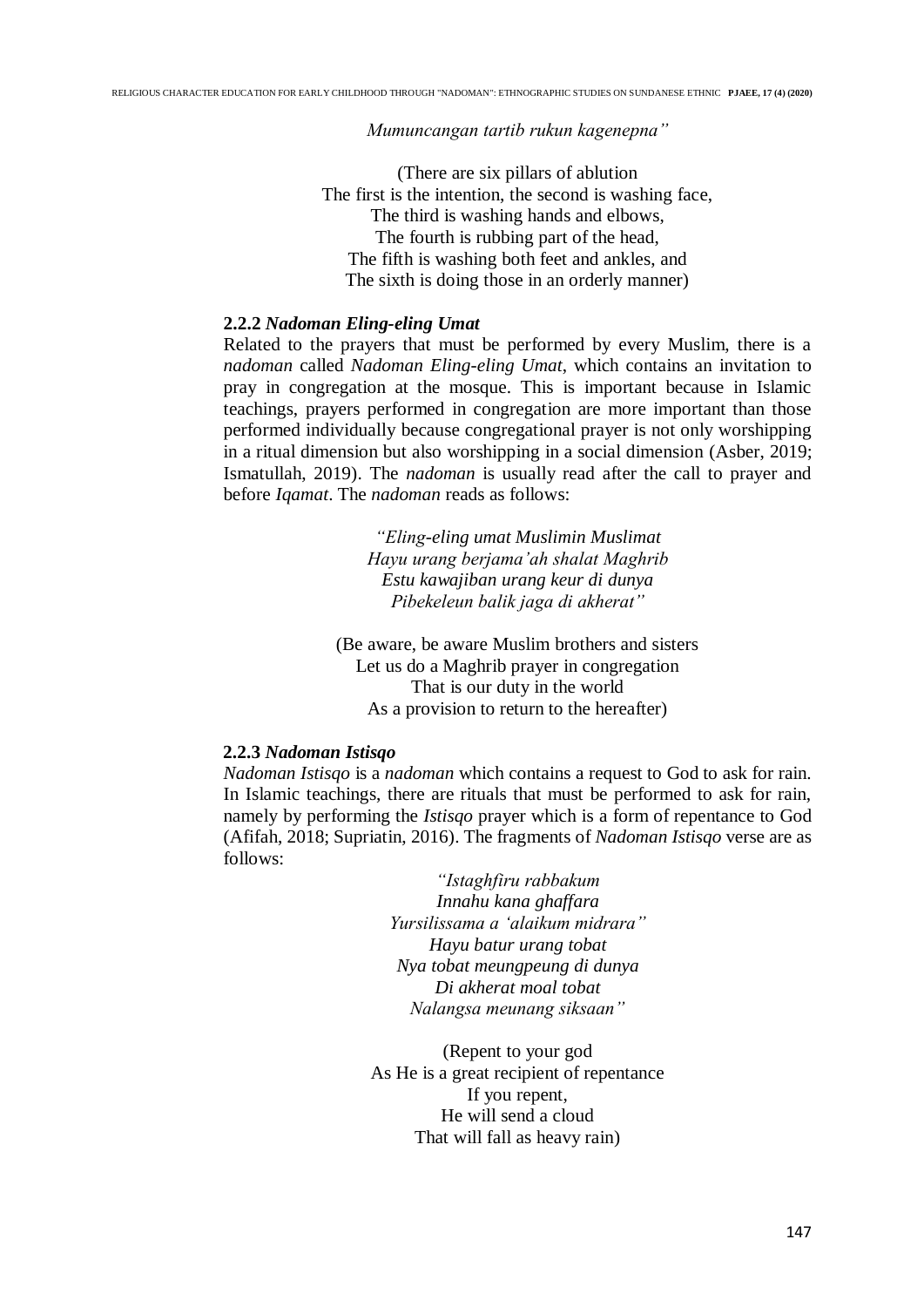### **2.2.4** *Nadoman Tajwid*

In addition to the above rituals of worship, there is also *Nadoman Tajwid* that contains the rules for reading the Al-Qur'an. Since reading the Al-Qur'an is a series of ritual worship in Islamic teachings as the starting point in understanding the words of Allah, then in reading the Al-Qur'an, every Muslim is obliged to follow its rules both from the right side of reading and pronunciation (Supriyadi et al., 2019; Supriyadi, Julia, & Iswara, 2019; Supriyadi & Julia, 2019). *Nadoman Tajwid*, sung by early childhood, is a modification of *Tajweed* knowledge. One of the fragments in *Nadoman Tajwid* reads as follows:

> *"Hamzun fa ha un tsumma 'ainun ha u Muhmalatani tsumma ghinun kha u"*

(Hamza, then ha, next 'ain and ha After that, there are two dotted letters namely ghin and kha)

The verse fragments in all types of *nadoman* above attempt to introduce as well as campaign related rules in carrying out ritual activities as a form of service and submission to God by following all the rules that have been determined by God. Through the *nadoman*, ethical values in Islamic teachings are transformed in early childhood.

### **2.3** *Nadoman* **with Moral Dimension**

*Nadoman* that has a moral dimension is a *nadoman* containing an invitation, reminder, and respect for the prophets as an effort to foster ethical behavior as a manifestation of diversity. In Islam, religious manifestations are shown by moral dignity (Muhtar et al., 2020; Suherman et al., 2019; Supriyadi, Julia, & Firdaus, 2019). There are several types of *nadoman* with moral dimension, including; *nadoman pepeling*, *nadoman pupujian*, and *nadoman hayu geura saradia*.

### **2.3.1** *Nadoman Pepeling*

*Nadoman Pepeling* contains a warning to mankind that life in this world is only temporary. All humans will face death. Therefore, all must prepare for the afterlife. One of these types of *nadoman* reads as follows:

> *"Eling-eling dulur kabeh Ibadah ulah campoleh Beurang peuting ulah weleh Bisina kaburu paeh"*

(Be aware, Be aware, O' Brothers Don't neglect your worship Both day and night Because death is coming soon!)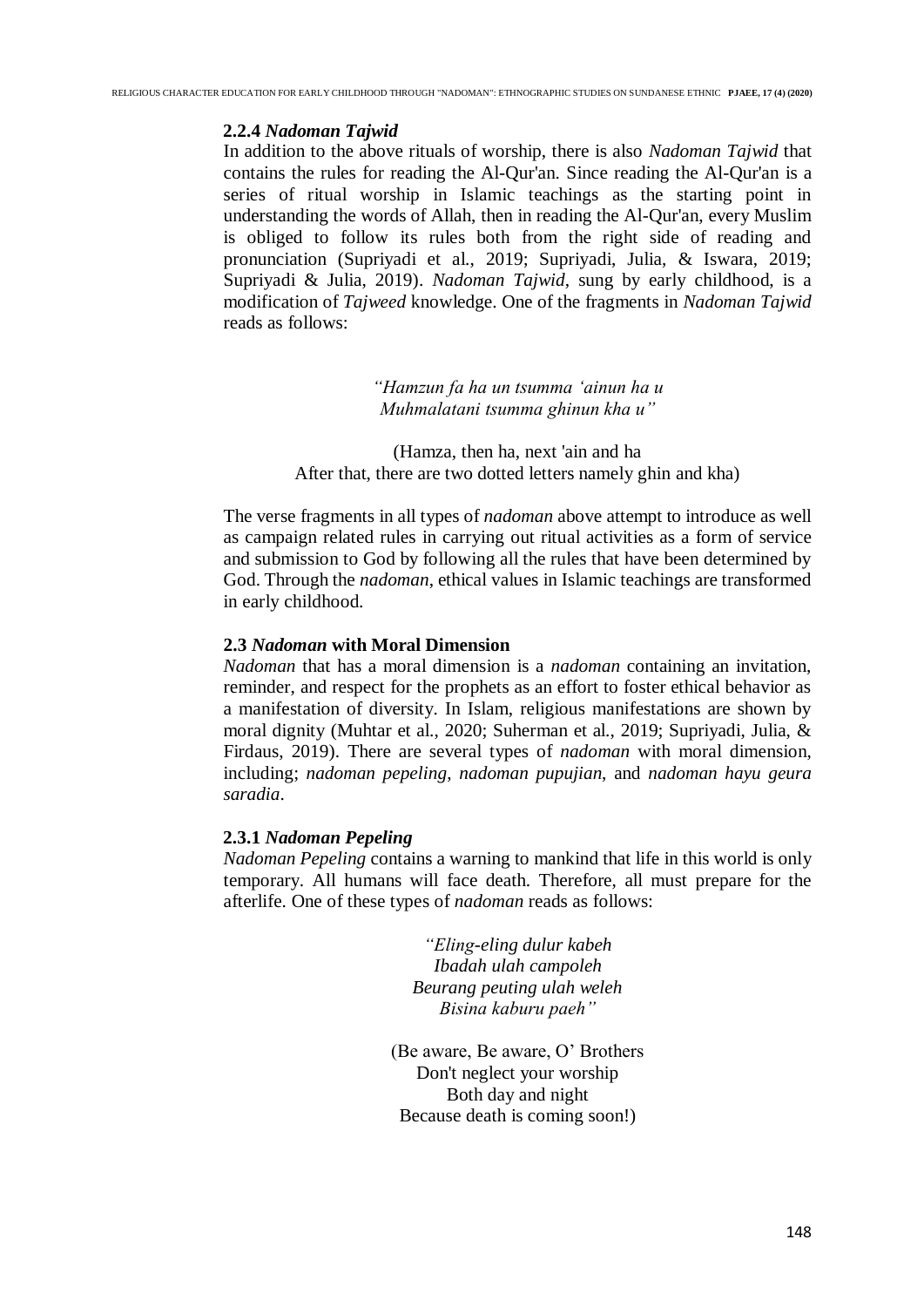### **2.3.2** *Nadoman Pupujian*

*Nadoman Pupujian* contains praises to the Prophet Muhammad SAW. This *nadoman* contains a biography, genealogy, the names of family members, and friends of the Prophet Muhammad. In addition, this *nadoman* also informs about His work, struggles, characteristics, and miracles. This *nadoman*'s first verse reads as follows:

> *"Gusti urang sarerea Kangjeng Nabi anu mulya Muhammad jenenganana Arab Quraisy nya bangsana"*

(Leader of all of us Glorious prophet His name is Muhammad From Quraish Arab)

#### **2.3.3** *Nadoman Hayu Geura Saradia*

*Nadoman Hayu Geura Saradia* contains a message to do good during the life to prepare for the afterlife.

> *"Hayu Geura Saradia Meungpeung keur hirup di dunya Amalkeun sampeureun tea Da akhir moal sulaya"*

(Let us get ready While living in the world Practice that provision Because the afterlife will come)

The fragments of the verse from *nadoman* above attempt to introduce behaviors that must be cultivated and accustomed to in the life of a Muslim. The attitude that always glorifies the prophet, remembers the future, and does not neglect worship is an attitude that must always adorn the behavior of a Muslim as a consequence of the belief system and ritual worship performed. Through these *nadoman*, aesthetic values in Islamic teachings are transformed in early childhood.

### **3. The Transformation Process and The Values of** *Nadoman*

*Nadoman* as a form of education is transformed verbally in early childhood. This oral tradition always functions as a medium for the inheritance of educational values for the next generation that are inherited by certain traditional communities (Subaweh, 2019). The process of transforming *nadoman* skills is carried out by agents, in this case the Koran teacher (*ustadz*) that teaches *nadoman* to early childhood in mosques. The form of learning is done verbally. The teacher exemplifies reciting the *nadoman* line-by-line and verse-by-verse with a rhythm, then the students listen and follow it. After that, the *ustadz* teaches the values contained in the *nadoman* as far as early childhood can understand.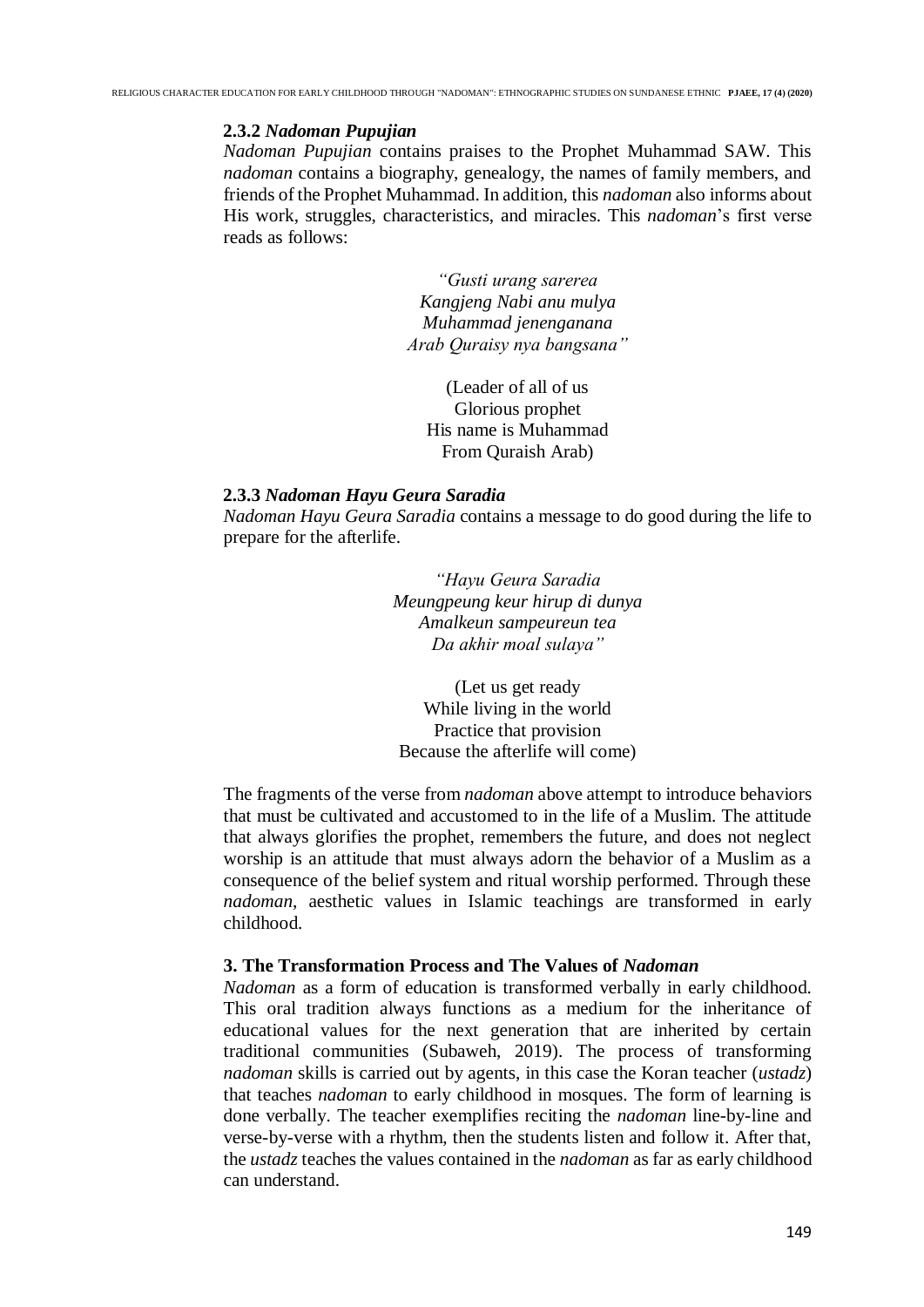After the teacher teaches the *nadoman* and the students have mastered how to pronounce the *nadoman*, as a form of appreciation of the *nadoman* material that has been taught by the teacher, the students will always chant it in places of worship. In Sundanese ethnicity, there are several terms used to describe places of worship for Muslims, including *tajug* (*langgar*), musalla, congregational mosque, community mosque, grand mosque, and great mosque. The difference lies in the size, type of building, and location of the place. For example, *tajug* is a place of prayer that can only accommodate about five or six people. *Tajug* is a building that resembles a loom, usually standing on the edge of a pond or rice field. The building materials are mostly made of wood with roof tiles, zinc, or thatch leaves.

Musalla is a place of prayer which is bigger than *tajug*. It can accommodate more people and usually used to do five prayers in congregation but not used for Friday prayers. The congregational mosque is a mosque that is bigger than a musalla and is usually used for Friday prayers. The community mosque is a large mosque at the district level and the building usually stands near the Office of Religious Affairs. The grand mosque is a mosque at the regional level, located on the edge of a city square, and usually, it is opposite the prison. Meanwhile, the great mosque is a mosque at the provincial level. Like the grand mosque, the great mosque also located in the city square.

Based on the observations, the recitation of *nadoman* by children is carried out in places of worship such as musalla or congregational mosque through loudspeakers every time before maghrib time. The pronunciation of *nadoman* before maghrib time continues so that it becomes the habits of the early childhood children.

In order for these habits to remain sustainable and cultured, the administrators at places of worship provide full support for the *nadoman* tradition. The form of support provided is in the ease of accessing loudspeaker facilities at musalla so that it can be used by the children aged 7-8 years old. For example, with just one press of a button, the loudspeakers will immediately be turned on, and the children can reach the placement of a switch to turn on the loudspeakers. Chanting *nadoman* through loudspeakers in places of worship is a form of religious performance and a form of *da'wah* or exclamations to the surrounding environment because their voices can be heard well in homes, streets, or playing areas.

Some of the other children who heard this sound in their neighborhood were interested, and some were not. The interested children then joined their friends at the mosque. At this stage, children adjust to live and work together. They immediately followed their friends who were chanting *nadoman* word-forword, line-by-line, and verse-by-verse. However, on the first and second days, they did not dare to hold the microphone when chanting *nadoman*. They began to hold the microphone after participating in the *nadoman* activity on the third day, and it was also by a trial and error process. They recited one to two lines; then, they gave the microphone to their friend, who was already good at chanting *nadoman*.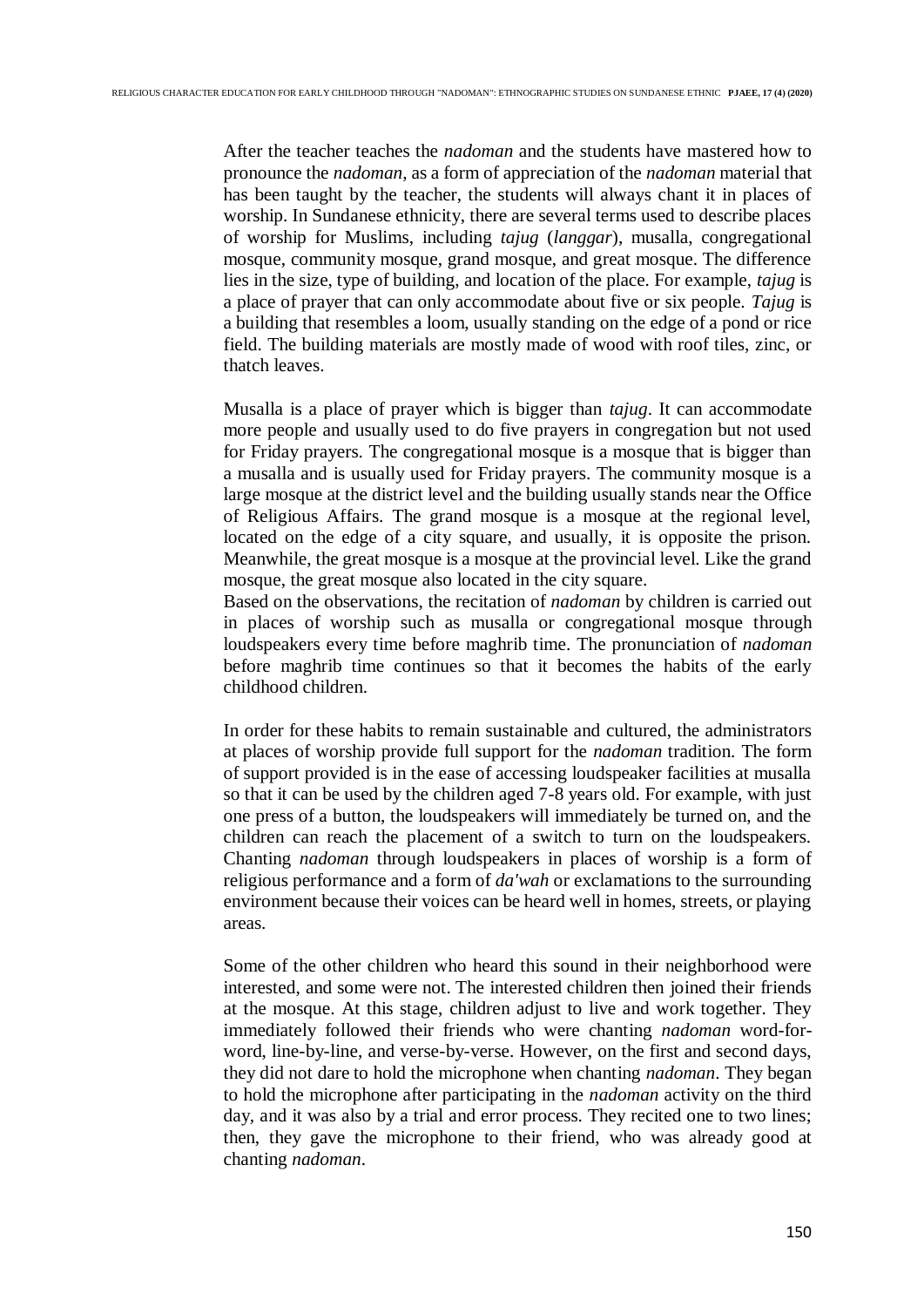As a form of appreciation from the surrounding community, children who used to do *nadoman* get the opportunity to appear on every anniversary of Islam. Either the commemoration of the Prophet's birthday, Isra Mi'raj, or the celebration of the Hijri new year. Children are always given the opportunity to perform *nadoman* on the stage as a religious art performance.

Thus, the process of *nadoman* transformation in early childhood takes place naturally in places of worship. At first, the process was carried out by a teacher as an agent or model which was then followed by students who would later become agents for other children in the surrounding environment so that the *nadoman* activity became a habit for early childhood before the maghrib prayer time. The whole process of the *nadoman* transformation can be described as follows:



Figure 1. The Transformation Process of Nadoman in the Early Childhood Aged 7-8 Years

# **4. The Representation of a Religious Character Through** *Nadoman* **Activities**

To analyze the development of the religious character of children aged 7-8 years old through *nadoman*, Glock and Stark's theory becomes a reference in this research. The theory identifies religiosity in five dimensions (Clayton & Gladden, 1974; Glock & Stark, 1970; Stark & Glock, 1968b, 1968a). The five dimensions are belief, worship, appreciation, knowledge, and morals (Clayton & Gladden, 1974; Pelters & Roxberg, 2018). The religious characters developed through *nadoman* activities are represented in Table 1 below: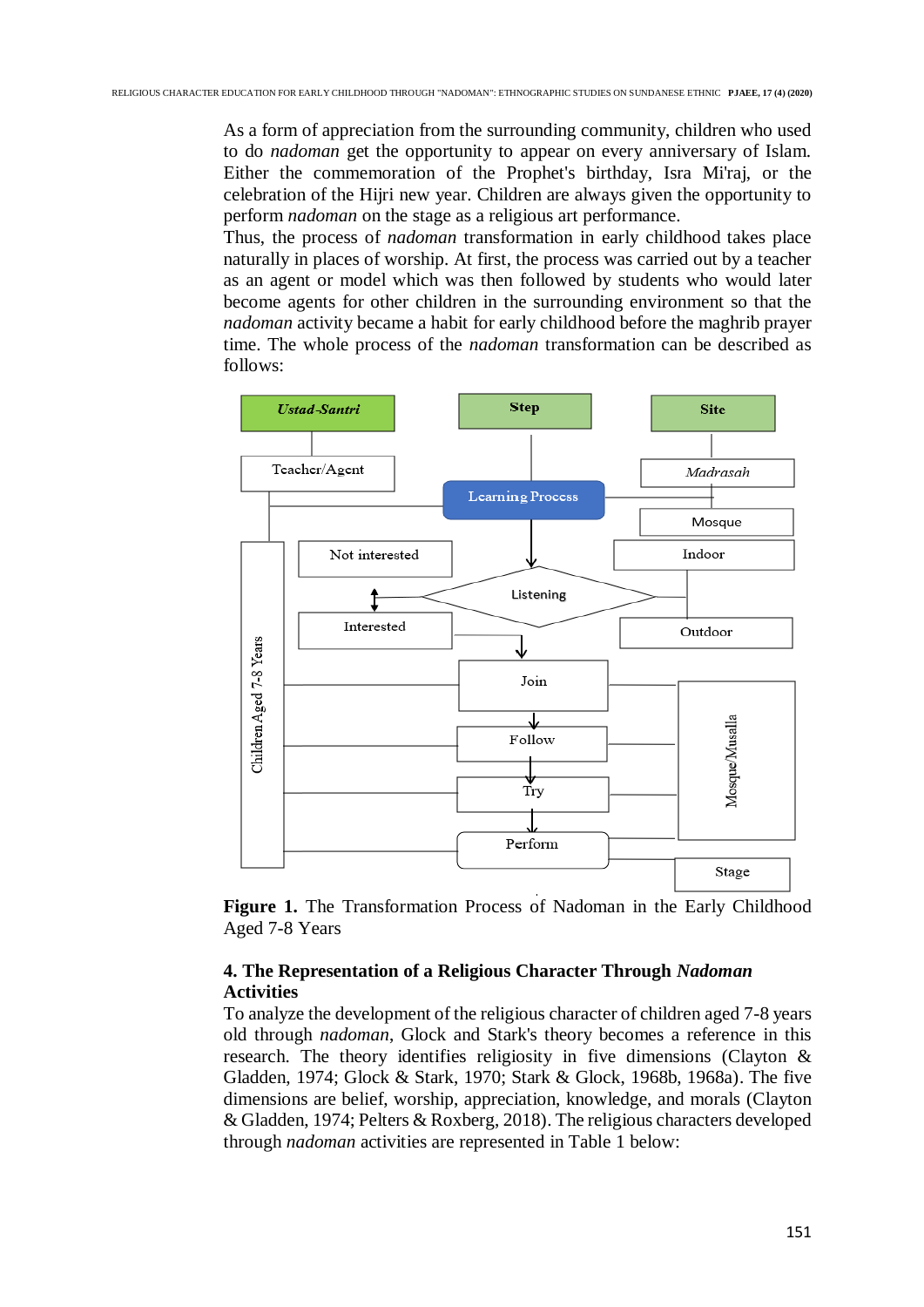| No. |               | <b>Religiosity Dimensions</b> Developing Religious Characters |
|-----|---------------|---------------------------------------------------------------|
| 1   | <b>Belief</b> | Faith                                                         |
| 2   | Worship       | Obedience                                                     |
| 3   | Appreciation  | Solemn                                                        |
| 4   | Knowledge     | Intelligence                                                  |
| 5   | Morals        | Polite                                                        |
|     |               | Good Manner                                                   |
|     |               | Cooperative                                                   |
|     |               | Discipline                                                    |

**Table 1.** Religious Characters that is Developed in Children Who Did Nadoman

**Table 1** above explains that the dimensions of trust grow and develop in children aged 7-8 who carry out *nadoman* activities. The *nadoman* mentioned is the one with a credial dimension related to Islamic doctrines about God's attributes, which represents their belief in an infinite power outside of themselves. *Nadoman* about the attributes of God that was recited repeatedly gave them confidence in the existence of God with its various characteristics. The manifestation of belief in God's existence is carried out consistently without any coercion or demands. This is because the *nadoman* activities that are chanted in places of worship will not be carried out if they arise from a low level of belief in God, angels, prophets, holy books, and the afterlife. By chanting a *nadoman* with a credial dimension related to God's nature, they increase their belief in God, which is a representation of the dimension of a religious character.

The dimension of worship as a representation of religious character grows and develops in children aged 7-8 years old who do *nadoman* activities. The values of obedience are manifested in *nadoman* activities with a ritual dimension, namely in the *nadoman* that contains an invitation to pray in congregation as in verse "*Hayu urang jama'ah sholat maghrib*" (Let us do maghrib prayer in congregation). They represent obedience by always performing prayers at the beginning of time, especially maghrib prayers. They do this in congregation because before the call to prayer, they were already in the mosque. In other words, the *nadoman* conditions children to pray in congregation.

The dimension of appreciation grows and develops in children aged 7-8 years old who carry out the *nadoman* activities. The dimension of appreciation is manifested in a solemn attitude in chanting *nadoman*. This attitude develops from the *nadoman* which has a moral dimension, namely the *nadoman pepeling*, which reminds people not to neglect the worship. The need to have a solemn character is an implicit message of the prohibition of neglecting the worship. The solemn character will grow from a combination of credial and ritual dimensions.

The dimension of knowledge grows and develops in children aged 7-8 years old who carry out the *nadoman* activities. The dimension of knowledge as a manifestation of religious character is manifested in memorization related to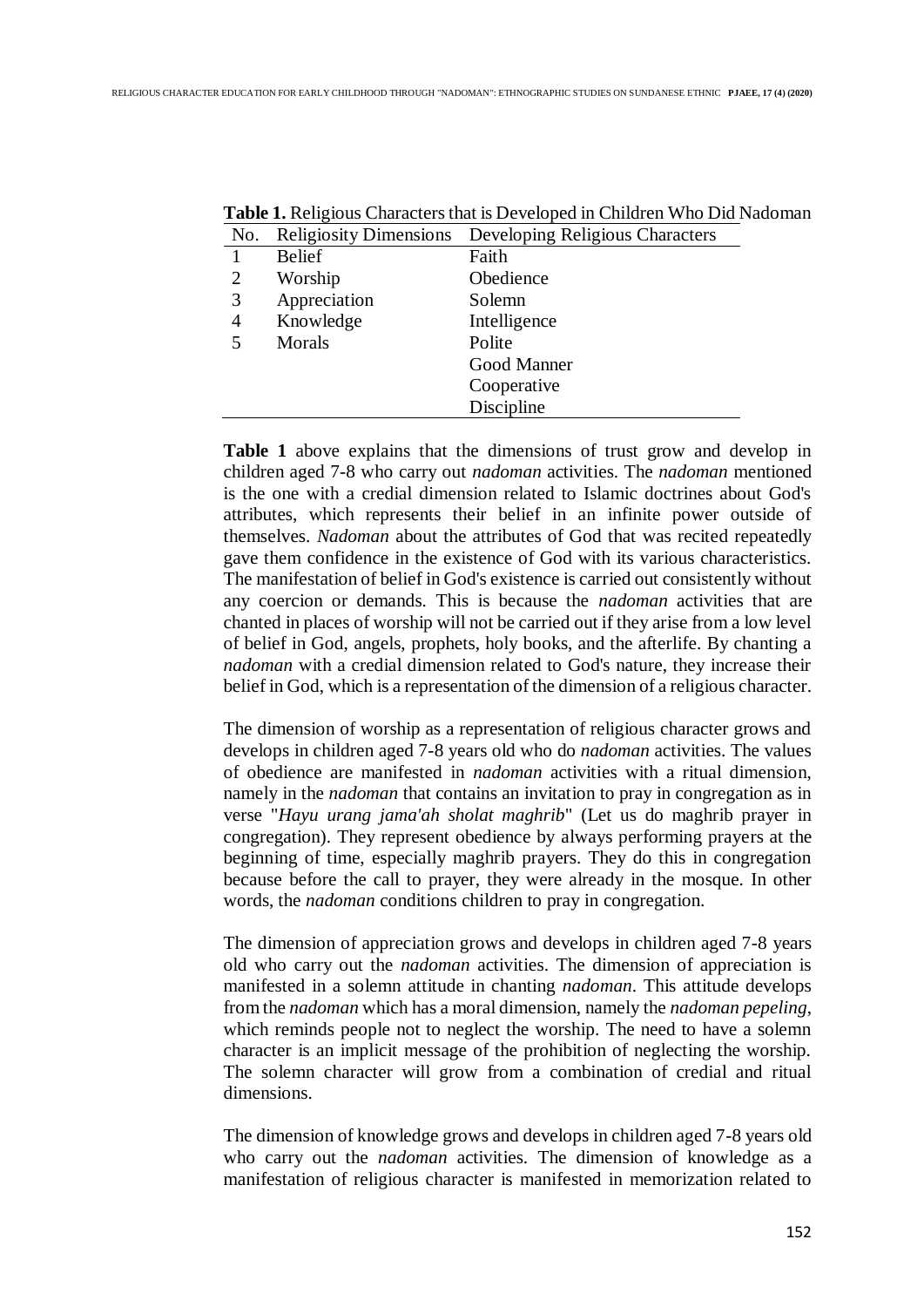*nadoman* materials about belief concepts, worship practices, morals, the ability to read and understand holy books, and the history of the prophets. By memorizing and listening to *nadoman*, children aged 7-8 years old will have a scientific vocabulary about religion in its various aspects. *Nadoman* material has become intellectual capital as an accumulation of knowledge about religion for children of their age, thus representing their intellectual intelligence.

The moral dimension is a consequence of all dimensions of religiosity. This dimension is a manifestation of belief, worship, experience, and knowledge of religion. Children aged 7-8 years old who cultivate a *nadoman* in this dimension have a religious character who has politeness in acting and speaking. They are cooperative and easy to manage. These characters seem to have developed from the implementation of the *nadoman* activity itself. The polite character can be seen from the slightly bent posture when meeting an older person (in Sundanese terms, this attitude is called *rengkuh* or like an *izugu* in Japanese tradition). Politeness can be seen from the soft intonation of their voices when carrying out the *nadoman* activities. Their ability to work together can be seen from their solidarity when they go to places of worship together.

The findings above indicate the fact that *nadoman* stimulates the development of the religious character of children aged 7-8 old through repetition of messages. In the ideological dimension, they believe in supernatural things, holy books, God's provisions, death, and the afterlife. This is in line with what Ghafur (Ghafur, 2018) stated that the repetition of messages determines the effectiveness of character education. Then, this is also in line with Ninsiana (2016) which stated the importance of repetition in the learning process to improve memory.

In the dimension of worship, the children begin to show obedience to God's commands as a form of their commitment to their religious teachings. In the context of Javanese culture, adherence to religious rules is called *santri*. This is in line with the one stated by Geertz (1976) that describe in depth phenomenon of Javanese religion by using three typologies, namely *abangan*, *santri*, and *priyayi*. The *abangan* and *santri* variants refer to religious affiliation and commitment, while the *priyayi* variant represents the social categorization. *Abangan* is a term for those who do not obey their commitment to religious rules. *Santri* is a term for those who have religious commitment which is measured based on their level of obedience in carrying out a series of religious rules. *Priyayi* is a term for those who are socially and economically considered to have a higher degree and stratification than most rural communities in Java. Therefore, children who carry out *nadoman* activities are identified in the *santri* class.

In the dimension of appreciation, children represent solemn characters. A focused gaze, by not looking left or right or playing around while praying is an indicator of their solemnity as a result of the *nadoman* content related to worship procedures which are often chanted continuously before prayer. This is in line with what Azis (Aziz, 2017) said about the solemn indicator, which are controlling or stopping the body's movements or activities, pay close attention, and bend over backwards towards serenity.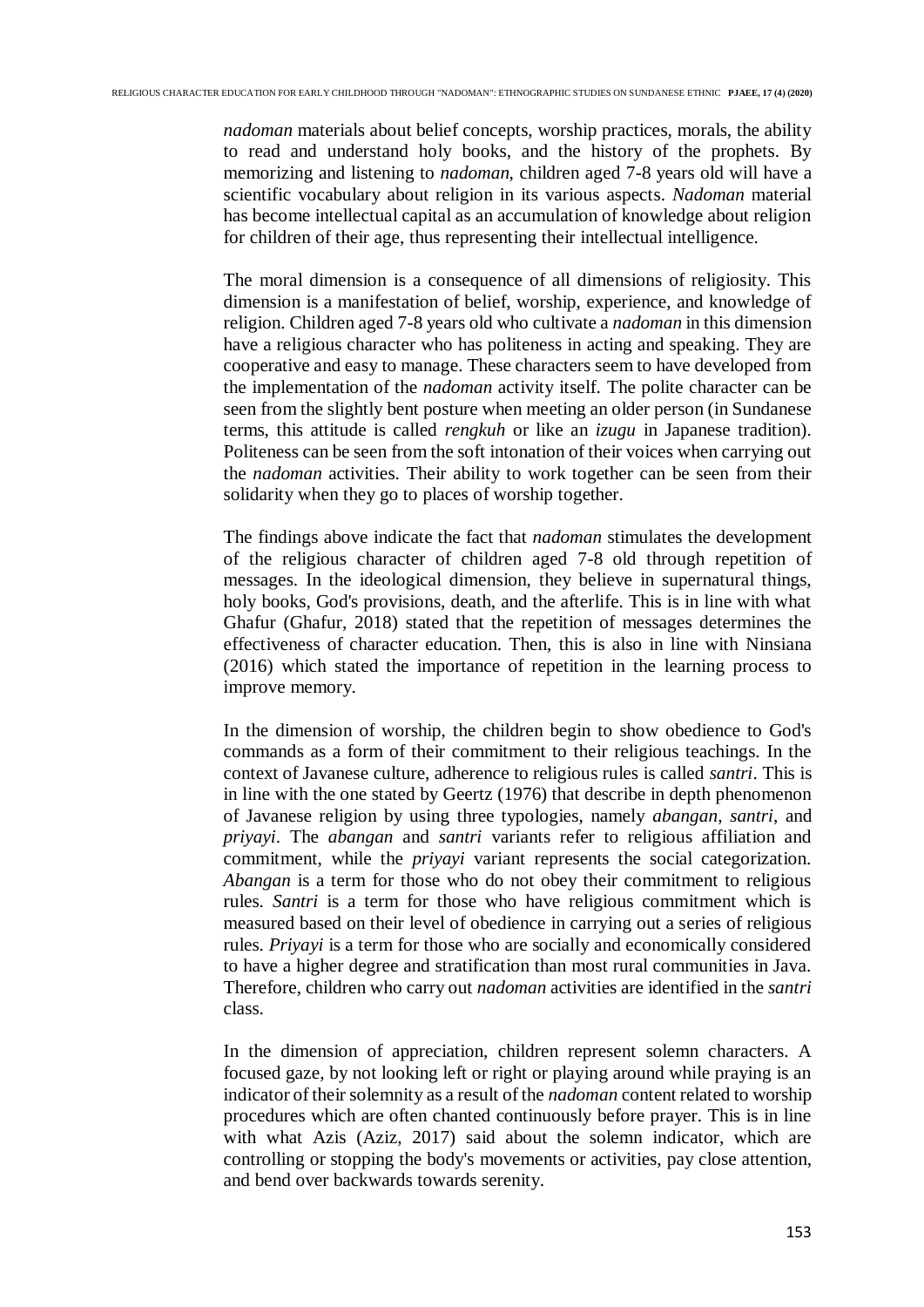In the dimension of knowledge, the *nadoman* activity will make them more intelligence. This intelligence is very logical because they learn religious knowledge in a *nadoman* way which resembles the activity of singing a song because it is sung with rhythm. Singing a song can be intrinsically motivating, attention-grabbing, and quite enjoyable for learners of all ages (Good et al., 2015). Moreover, the use of song to support encoding and retrieval of information is widely practiced by educators (Bilalovic Kulset & Halle, 2020; Bradt et al., 2019; Funabiki & Konishi, 2003).

In the moral dimension, the *nadoman* activity develops a religious character represented by indicators of personal hygiene, neatness in dressing, togetherness and discipline when entering a place of worship as a form of glorification and respect, and politeness. Such behavior is so inherent in themselves as a reflection of religiosity. In fact, in any religious teachings, the peak of one's religiosity and spirituality is measured by moral dignity (Broen Jr, 1957; Dezutter et al., 2006; Gerard, 1985).

# **CONCLUSION AND RECOMMENDATION CONCLUSION**

Based on the explanation above, this research concludes that *nadoman* is a tradition that lives and grows in the Sundanese ethnic community as stimulation for character education. The character developed through *nadoman* lies in the domain of spiritual character development in its various dimensions. In the dimension of belief, *nadoman* develops confidence in the creator. In the dimension of worship, *nadoman* develops a strong obedience and commitment to the teachings of the religion. In the dimension of appreciation, *nadoman* develops the solemnity. In the dimension of knowledge, *nadoman* develops intelligence. In the dimension of morality, *nadoman* develops an attitude of politeness, courtesy, discipline, cleanliness, and purity as the pinnacle of religion. This is a result of internalizing the values in the *nadoman* material, which includes theistic, ethical, and aesthetic values in children that occur naturally. Thus, *nadoman* is a cultural treasure owned by the Sundanese ethnic community which needs to be maintained and preserved.

### **RECOMMENDATION**

Some of the limitations in this research are shown only in one ethnicity in the country of Indonesia, namely the Sundanese ethnicity. The focus of the research emphasizes on early childhood education and the values that are explored are only religious character values. Therefore, to expand the ethnographic research, it is possible to study other ethnicities in Indonesia and even in various countries.

### **REFERENCE**

- Afifah, A. (2018). Membumikan Al Qur'an Sejak Dini: Aktualisasi Surat Ar-Rum Ayat 48 Pada Pembelajaran Siklus Air. *Ibriez: Jurnal Kependidikan Dasar Islam Berbasis Sains*, *3*(1), 1–10.
- Afiqoh, N., Atmaja, H. T., & Saraswati, U. (2018). Penanaman Nilai Kearifan Lokal dalam Pembelajaran Sejarah Pokok Bahasan Perkembangan Islam di Indonesia Pada Siswa Kelas X IPS di SMA Negeri 1 Pamotan Tahun Ajaran 2017 / 2018. *Indonesian Journal of History Education*,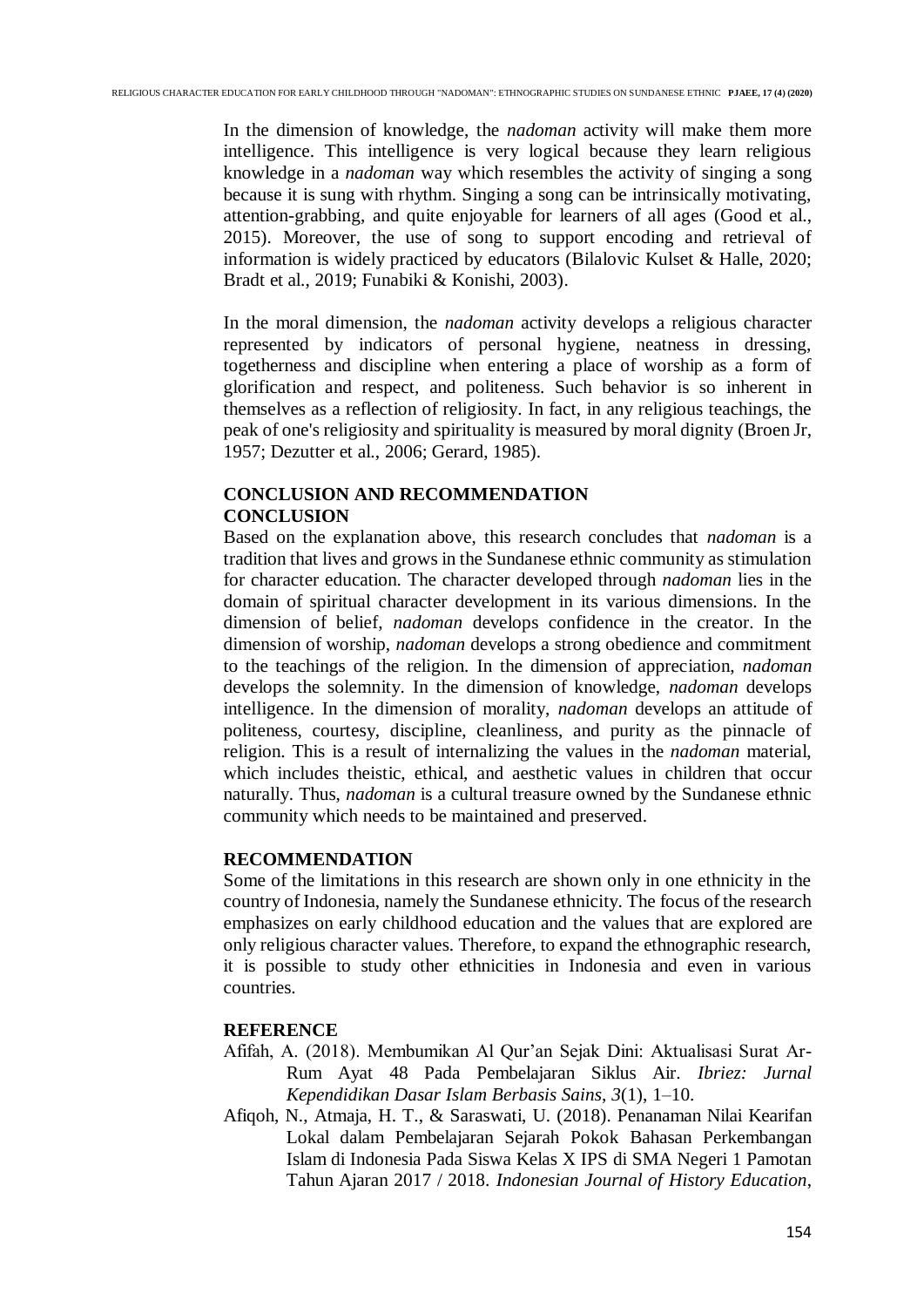*6*(1), 42–53.

- Albright, C. R., & Ashbrook, J. B. (2001). *Where God lives in the human brain*. Sourcebooks.
- Arifin, M. Z. (2019). Modus Dominasi Pada Habitus Masyarakat Nadoman. *PANTUN*, *4*(1).
- Asber, A. (2019). Upaya Pembinaan Akhlakul Karimah Siswa Melalui Pembiasaan Shalat Berjamaah Di Sma Muhammadiyah Bengkulu Selatan. *Al-Bahtsu: Jurnal Penelitian Pendidikan Islam*, *4*(2).
- Aziz, S. (2017). Pendidikan Spiritual Berbasis Sufistik bagi Anak Usia Dini dalam Keluarga. *Dialogia: Jurnal Studi Islam Dan Sosial*, *15*(1), 131– 150.
- Bilalovic Kulset, N., & Halle, K. (2020). Togetherness!: adult companionship– the key to music making in kindergarten. *Music Education Research*, 1–11.
- Bradt, J., Biondo, J., & Vaudreuil, R. (2019). Songs created by military service members in music therapy: A retrospective analysis. *The Arts in Psychotherapy*, *62*, 19–27.
- Broen Jr, W. E. (1957). A factor-analytic study of religious attitudes. *The Journal of Abnormal and Social Psychology*, *54*(2), 176.
- Clayton, R. R., & Gladden, J. W. (1974). The five dimensions of religiosity: Toward demythologizing a sacred artifact. *Journal for the Scientific Study of Religion*, 135–143.
- Cohen-Zada, D., & Elder, T. (2018). Religious pluralism and the transmission of religious values through education. *Journal of Economic Behavior and Organization*, *150*, 325–349. https://doi.org/10.1016/j.jebo.2018.01.015
- Creswell, J. W. (2012). Ethnographic designs. *Education Research*.
- Deangelis, R. T., Acevedo, G. A., & Xu, X. (2016). Secular Volunteerism among Texan Emerging Adults : Exploring Pathways of Childhood and Adulthood Religiosity. *Religions*, *7*((6)). https://doi.org/10.3390/rel7060074
- Dezutter, J., Soenens, B., & Hutsebaut, D. (2006). Religiosity and mental health: A further exploration of the relative importance of religious behaviors vs. religious attitudes. *Personality and Individual Differences*, *40*(4), 807–818.
- Frank, C. R., & Uy, F. L. (2004). Ethnography for teacher education. *Journal of Teacher Education*, *55*(3), 269–283.
- Fridayanti, F. (2015). Religiusitas, Spiritualitas Dalam Kajian Psikologi dan Urgensi Perumusan Religiusitas Islam. *Psympathic: Jurnal Ilmiah Psikologi*, *2*(2), 199–208. https://doi.org/10.15575/psy.v2i2.460
- Funabiki, Y., & Konishi, M. (2003). Long memory in song learning by zebra finches. *Journal of Neuroscience*, *23*(17), 6928–6935.
- Geertz, C. (1976). *The religion of Java*. University of Chicago Press.
- Gerard, D. (1985). Religious attitudes and values. In *Values and Social Change in Britain* (pp. 50–92). Springer.
- Ghafur, A. (2018). Nilai-nilai pendidikan karakter di sekolah dasar melalui model tadzkirah. *Majalah Ilmiah Sriwijaya*, *31*(Mi), 1–5.
- Glock, C. Y., & Stark, R. (1970). *Religion and society in tension: a publi. from the research program in the Sociology of Religion Survey Research Center, Univ. of Calif., Berkeley*.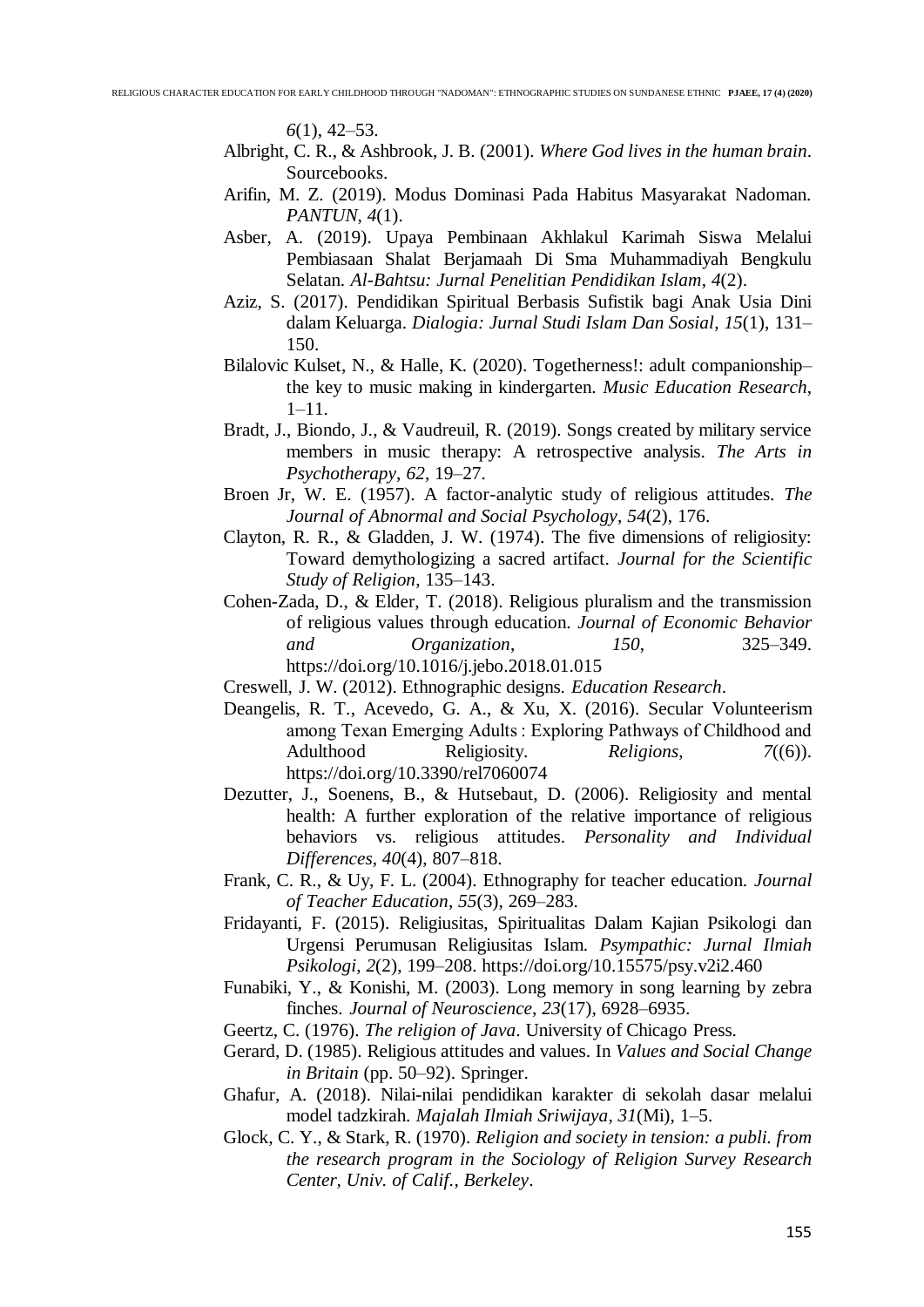- Good, A. J., Russo, F. A., & Sullivan, J. (2015). The efficacy of singing in foreign-language learning. *Psychology of Music*, *43*(5), 627–640.
- Gunawan, A. (2019). Puitisasi Ajaran Islam: Analisis Tekstual Nadoman Akhlak karya Kiai Muhyidin Limbangan (1903-1980). *Jurnal Lektur Keagamaan*, *17*(1), 31–58.
- Hammersley, M. (2018). What is ethnography? Can it survive? Should it? *Ethnography and Education*, *13*(1), 1–17.
- Hazbini, H. (2019). Nadoman Sebagai Saluran Pewarisan Nilai-Nilai Ke-Islaman Pada Masyarakat Sunda (Nadoman as One of Inheritance Channel of Islamic Values in Sundanese Society). *Prosiding Pertemuan Ilmiah Internasional Bahasa Arab*.
- Hendayani, E. (2011). *Struktur dan Nilai-Nilai Moral Dalam Puisi Nadoman Sejarah Nabi Muhammad SAW serta Model Pelestariannya*. Universitas Pendidikan Indonesia.
- Henderson, A. K. (2016). The Long Arm of Religion : Childhood Adversity, Religion , and Self-perception Among. *Journal for the Scientific Study of Religion*, *55*, 324–348. https://doi.org/doi.org/10.1111/jssr.12262
- Ismatullah, N. H. (2019). Internalisasi Nilai-Nilai Keislaman dalam Membangun Karakter Akhlakul Karimah Siswa. *Tarbiyatu Wa Ta'lim: Jurnal Pendidikan Agama Islam*, *1*(01), 59–73.
- Jalaluddin, R. (2002). Psikologi Islam. *Jakarta: PT Raja Grafindo Persada*.
- Javornicky, M. (2019). Anguish of meaninglessness tracing anxiety, depression and Alzheimer's disease as symptoms of disintegration of symbolic systems in late modernity. *Journal of Political Power*, *00*(00), 1–7. https://doi.org/10.1080/2158379x.2019.1618488
- Kemendikbud, R. I. (2017). Konsep dan Pedoman Penguatan Pendidikan Karakter. *Jakarta. Peraturan Presiden (Perpres) Nomor*, *87*.
- Kemendiknas. (2010). Desain induk pendidikan karakter. *Jakarta: Kemendiknas*.
- Kent, E. (2019). Traditions of Dissent: Contemporary Artivism in Indonesia. *The Asian Art Society of Australia Review*, *28*(2).
- Kusuma, D. (2014). *Struktur Dan Nilai Puisi Nadoman Di Cililin Kabupaten Bandung Barat Serta Upaya Pelestariannya Dalam Pendidikan Nonformal*. Universitas Pendidikan Indonesia.
- Latif, Y. (2018). The Religiosity, nationality, and sociality of Pancasila: Toward Pancasila through soekarno's way. *Studia Islamika*, *25*(2), 207–245.
- Lee, M. A., & Kawachi, I. (2019). The keys to happiness: Associations between personal values regarding core life domains and happiness in South Korea. *Personal Values and Happiness*, *14*(1), 1–15. https://doi.org/10.1371/journal.pone.0209821
- Li, M., Lu, Y., & Yang, F. (2018). *Shaping the Religiosity of Chinese University Political Indoctrination*. https://doi.org/10.3390/rel9100309
- Lubis, D. (2019). Religious Education for Aliran Kebatinan Community in Contemporary Indonesia. *Journal of Social Studies Education Research*, *10*(2), 270–289.
- MacLeod, A., Cameron, P., Ajjawi, R., Kits, O., & Tummons, J. (2019). Actornetwork theory and ethnography: Sociomaterial approaches to researching medical education. *Perspectives on Medical Education*, *8*(3), 177–186.
- M Shariff, M. N., Ahmad, N. R., & Shabbir, M. S. (2020). Moderating effect of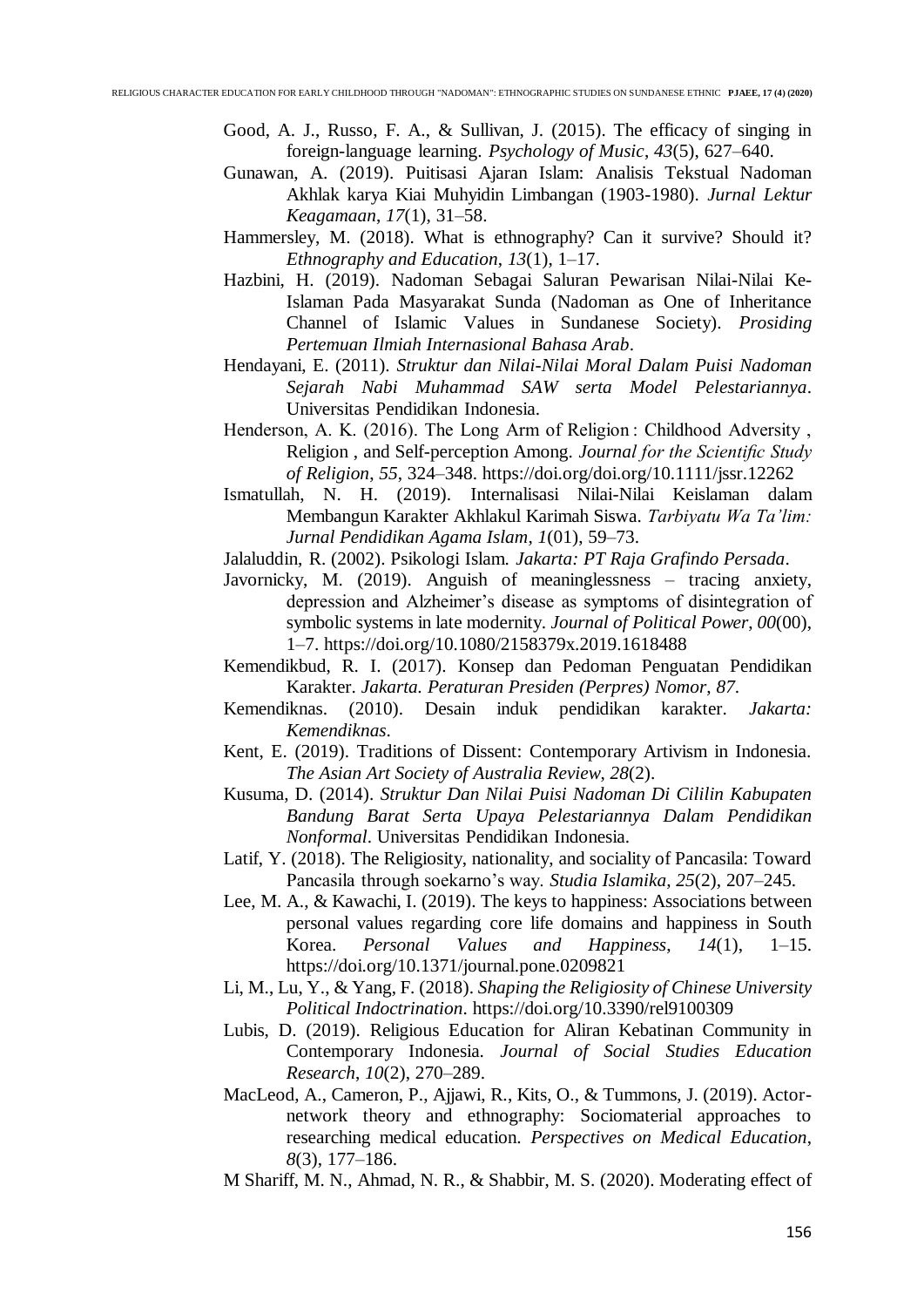access to finance of the gem and jewelry industry. Utopía y Praxis Latinoamericana, 25, 264-279. http://doi.org/10.5281/zenodo.3809397

- Muhammad, S., Shabbir, M. S., Arshad, M. A., & Mahmood, A. (2019). 4th Industrial Revolution and TVET: The Relevance of Entrepreneurship Education for Development. Opcion, 11-21. https://doi.org/10.1201/9780429281501-1
- Muhammad, S., Shabbir, M. S., & Kassim, N. M. (2019). Entrepreneur as an Individual: Review of Recent Literature on Entrepreneurial Skills. Opcion, 35, 582-599.
- Munir, S., Yasin, M. A., Shabbir, M. S., Ali, S. R., Tariq, B., Chani, M. I., Orangzab, M., & Abbas, M. (2019). Mediating role of organizational citizenship behavior on authentic leadership and employee job performance: A study of higher educational institutes in Pakistan. Revista Dilemas Contemporáneos: Educación, Política y Valores. http://www.dilemascontemporaneoseducacionpoliticayvalores.com/
- Malihah, E. (2015). An ideal Indonesian in an increasingly competitive world: Personal character and values required to realise a projected 2045 'Golden Indonesia.' *Citizenship, Social and Economics Education*, *14*(2), 148–156.
- Malmasi, S., & Zampieri, M. (2018). Challenges in discriminating profanity from hate speech. *Journal of Experimental and Theoretical Artificial Intelligence*, *30*(2), 187–202. https://doi.org/10.1080/0952813X.2017.1409284
- McCurdy, D. W., Spradley, J. P., & Shandy, D. J. (2004). *The cultural experience: Ethnography in complex society*. Waveland Press.
- Noorollahi, Y., Shabbir, M. S., Siddiqi, A. F., Ilyashenko, L. K., & Ahmadi, E. (2019). Review of two decade geothermal energy development in Iran, benefits, challenges, and future policy. Geothermics, 77, 257-266. https://doi.org/10.1016/j.geothermics.2018.10.004
- Noreen, T., Abbas, m., Shabbir, M. S., & Al-Ghazali, B. M. (2019). Ascendancy Of Financial Education To Escalate Financial Capability Of Young Adults: Case Of Punjab, Pakistan. International Transaction Journal of Engineering, Management, & Applied Sciences & Technologies. https://doi.org/10.14456/ITJEMAST.2019.200
- Normalini, M., Ramayah, T., & Shabbir, M. S. (2019). Investigating the Impact of Security Factors In E-business and Internet Banking Usage Intention among Malaysians. Industrial Engineering & Management Systems, 18(3), 501-510. https://doi.org/10.7232/iems.2019.18.3.501
- Peraturan Menteri Pendidikan dan Kebudayaan Republik Indonesia Nomor 137 Tahun 2014 tentang Standar Nasional Pendidikan Anak Usia Dini, Pub. L. No. 137 (2014).
- Mirza, M. (2018). The anxiety of being Australian: Modernity, consumerism, and identity politics in Michelle de Kretser's The Lost Dog. *Journal of Commonwealth Literature*, 3–5. https://doi.org/10.1177/0021989418755541
- Muhtar, T., Supriyadi, T., Lengkana, A. S., & Hanifah, S. (2020). Religious Characters-Based Physical Education Learning in Elementary School. *International Journal of Learning, Teaching and Educational Research*, *18*(12).
- Mutakin, M. (2013). Naskah Tentang Isra'Mi'raj dalam Bentuk Nadoman.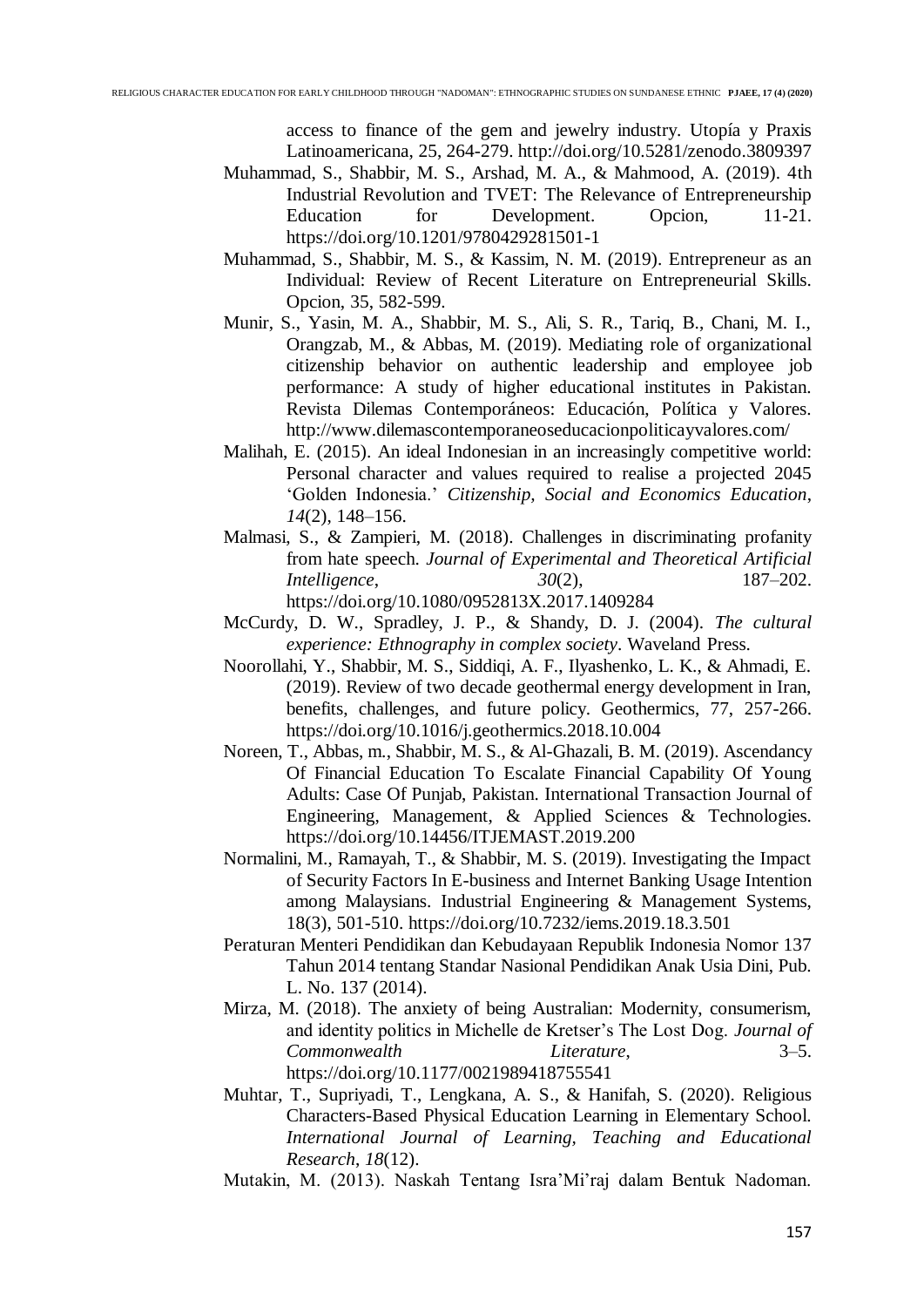*Jurnal Lektur Keagamaan*, *11*(1), 223–236.

- Ninsiana, W. (2016). Kontribusi Model Tadzkirah dalam Pengajaran dan Pembelajaran Bahasa Inggris Berkarakter pada Anak Usia Dini. *Elementary: Jurnal Ilmiah Pendidikan Dasar*, *2*(2), 1–13.
- Pargament, K. I. (1999). The psychology of religion and spirituality? Yes and no. *The International Journal for the Psychology of Religion*, *9*(1), 3– 16.
- Pargament, K. I. (2002). The bitter and the sweet: An evaluation of the costs and benefits of religiousness. *Psychological Inquiry*, *13*(3), 168–181.
- Pelters, B., & Roxberg, Å. (2018). "Don't stop believing!" From health religiosity to an equality-enhancing hermeneutic of health promotion. *International Journal of Qualitative Studies on Health and Well-Being*, *13*(sup1). https://doi.org/10.1080/17482631.2018.1555420
- Pole, C., & Morrison, M. (2003). *Ethnography for education*. McGraw-Hill Education (UK).
- Priyatna, M. (2017). Pendidikan Karakter Berbasis Kearifan Lokal. *Edukasi Islami : Jurnal Pendidikan Islam*, *5*(10), 91–100. https://doi.org/10.30868/ei.v5i10.6
- Ramdan, A. T. M. (2017). Membangun Citra "Reak" Sebagai Media Komunikasi Budaya Dan Pendidikan. *BOOK CHAPTER PUBLIC RELATIONS AND TOURISM*, 27.
- Rizky, L. (2020). Fenomena Malim Dalam Tradisi Seni Kuda Lumping. *Jurnal Budaya Etnika*, *2*(1).
- Rohendi, H. (2016). Fungsi Pertunjukan Seni Reak Di Desa Cinunuk Kecamatan Cileunyi. *JPKS (Jurnal Pendidikan Dan Kajian Seni)*, *1*(1).
- Rohmana, J. A. (2014). Memahami al-Qur'an dengan Kearifan Lokal: Nuansa Budaya Sunda dalam Tafsir al-Qur'an berbahasa Sunda. *JOURNAL OF QUR'AN AND HADITH STUDIES*, *3*(1), 79–99.
- Rohmana, J. A. (2019). Sundanese Ahmadiyya's Pupujian of The Mahdi in West Java. *Ulul Albab*, *20*(2), 203–232.
- Rokhman, F., Hum, M., & Syaifudin, A. (2014). Character education for golden generation 2045 (national character building for indonesian golden years). *Procedia-Social and Behavioral Sciences*, *141*, 1161–1165.
- Ruhaliah, H. (2019). *Sundanese Oral Tradition Research Map in Undergraduate Theses of Students of Department of Sundanese Education of FPBS UPI*.
- Ramakrishnan, J., Shabbir, M. S., Kassim, N. M., Nguyen, P. T., & Mavaluru, D. (2020). A comprehensive and systematic review of the network virtualization techniques in the IoT. International Journal of Communication Systems, 33(7). https://doi.org/10.1002/dac.4331
- Shabbir, M. S., Abbas, M., Aman, Q., Ali, R., & Orangzeb, K. (2019). Poverty Reduction Strategies. Exploring the link between Poverty and Corruption from less developed countries. Revista Dilemas Contemporáneos: Educación, Política y Valores. http://www.dilemascontemporaneoseducacionpoliticayvalores.com/
- Shabbir, M. S., Abbas, M., & Tahir, M. S. (2020). HPWS and knowledge sharing behavior: The role of psychological empowerment and organizational identification in public sector banks. Journal of Public Affairs. https://doi.org/10.1002/pa.2512

Saddhono, K., & Pramestuti, D. (2018). Sekar Macapat Pocung: Study of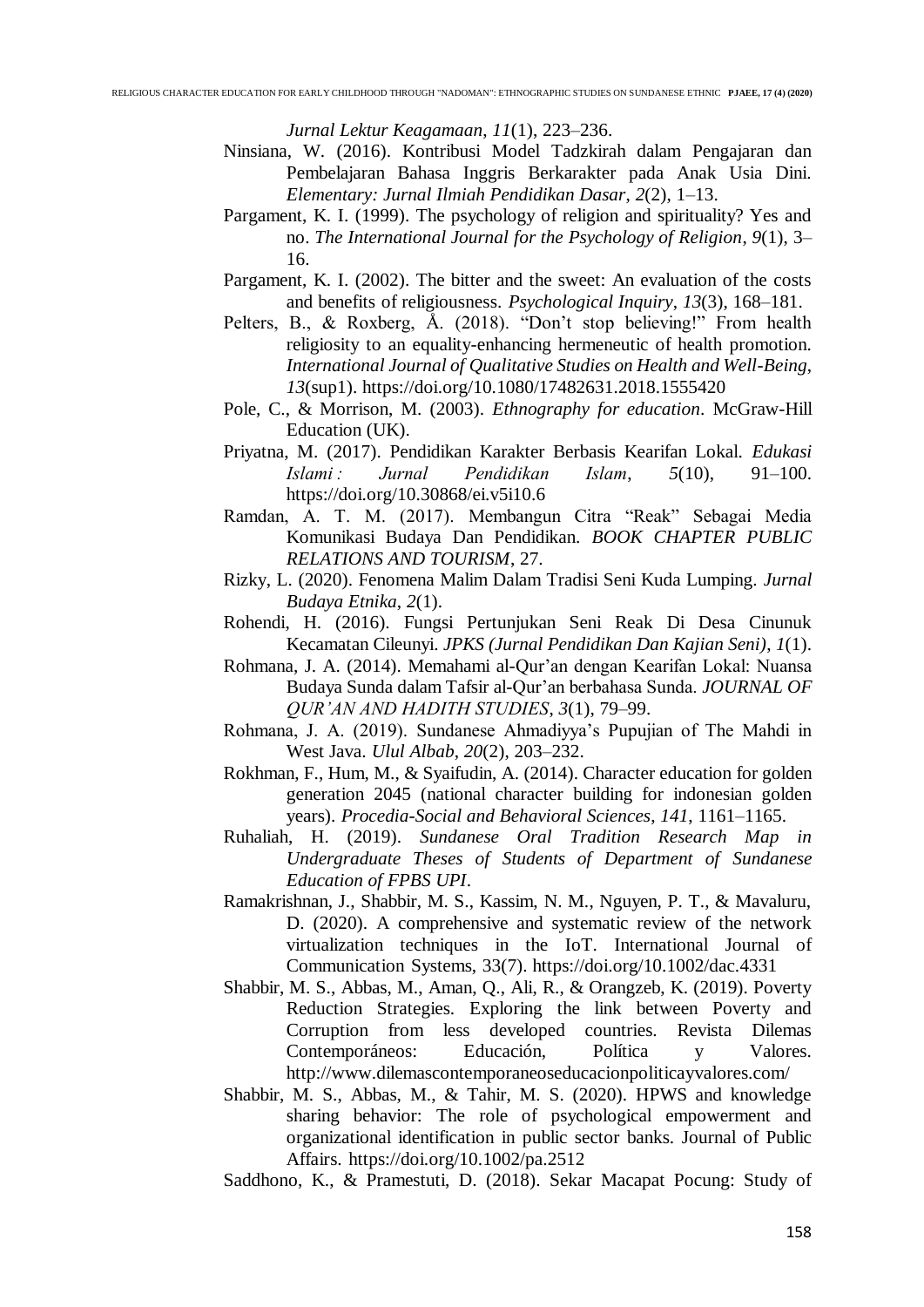Religious Values Based on the Local Wisdom of Javanese Culture. *El Harakah (Terakreditasi)*, *20*(1), 15. https://doi.org/10.18860/el.v20i1.4724

- Samarina, T. (2019). Phenomenology of Religion and Sense of the Infinite. *Journal of Logos et Praxis*, *17*(4), 5–11. https://doi.org/10.15688/lp.jvolsu.2018.4.1
- Sasaki, M. (2007). *Laras pada Karawitan Sunda*. P3ST Universitas Pendidikan Indonesia.
- Spiller, H. (1999). Udan Mas Ensemble Lingkung Seni 'Malati,'with Ida Widawati. Recordings uncredited. Annotated by Ernst Heins and Ida Widawati. PAN Records PAN 4004KCD. 15 pages of notes in English, 3-item bibliography, 2-item discography, 3 b/w photographs of performers, . *Yearbook for Traditional Music*, *31*, 201.
- Spradley, J. P. (1999). *You owe yourself a drunk: An ethnography of urban nomads*. Waveland Press.
- Spradley, J. P. (2016). *The ethnographic interview*. Waveland Press.
- Spradley, J. P., & Phillips, M. (1972). Culture and Stress: A Quantitative Analysis 1. *American Anthropologist*, *74*(3), 518–529.
- Stark, R., & Glock, C. Y. (1968a). *American piety: The nature of religious commitment* (Vol. 1). Univ of California Press.
- Stark, R., & Glock, C. Y. (1968b). *Patterns of religious commitment*. University of California Press.
- Stockinger, H. (2019). Developing spirituality–an equal right of every child? *International Journal of Children's Spirituality*, *24*(3), 307–319.
- Strunz, S., & Bartkowski, B. (2018). Degrowth, the project of modernity, and liberal democracy. *Journal of Cleaner Production*, *196*, 1158–1168. https://doi.org/10.1016/j.jclepro.2018.06.148
- Suastra, I. W., Jatmiko, B., Ristiati, N. P., & Yasmini, L. P. B. (2017). Developing characters based on local wisdom of bali in teaching physics in senior high school. *Jurnal Pendidikan IPA Indonesia*, *6*(2), 306–312. https://doi.org/10.15294/jpii.v6i2.10681
- Subaweh, A. M. (2019). Nilai Pendidikan Karakter Dalam Teks Puisi Nadoman Dalam Tradisi Aurodan Yahadian Tarekat Asy-Syahadatain Cirebon. *Seminar Internasional Riksa Bahasa*.
- Suherman, A., Supriyadi, T., & Cukarso, S. H. I. (2019). Strengthening National Character Education Through Physical Education: An Action Research in Indonesia. *International Journal of Learning, Teaching and Educational Research*, *18*(11), 125–153. https://doi.org/10.26803/ijlter.18.11.8
- Sumiyadi, S., Iskandarwassid, I., & Permadi, T. (2020). Traising Pesantren Poetry as a Cirebon Teaching Material, Study of Nadoman Poetry Text Structure in The Aurodan Tradition of AsySyahadatain Cirebon. *International Conference on Elementary Education*, *2*(1), 211–219.
- Supriatin, L. S. (2016). Modifikasi cuaca: Dari Dahulu Hingga Kini. *Media Dirgantara*, *11*(2).
- Supriyadi, T, Julia, J., Iswara, P. D., & Abdussalam, A. (2019). ICT-based Al-Qur'an phonology learning. *Journal of Physics: Conference Series*, *1402*, 077020. https://doi.org/10.1088/1742-6596/1402/7/077020
- Supriyadi, Tedi, & Julia, J. (2019). The Problem of Students in Reading the Quran: A Reflective-Critical Treatment through Action Research.